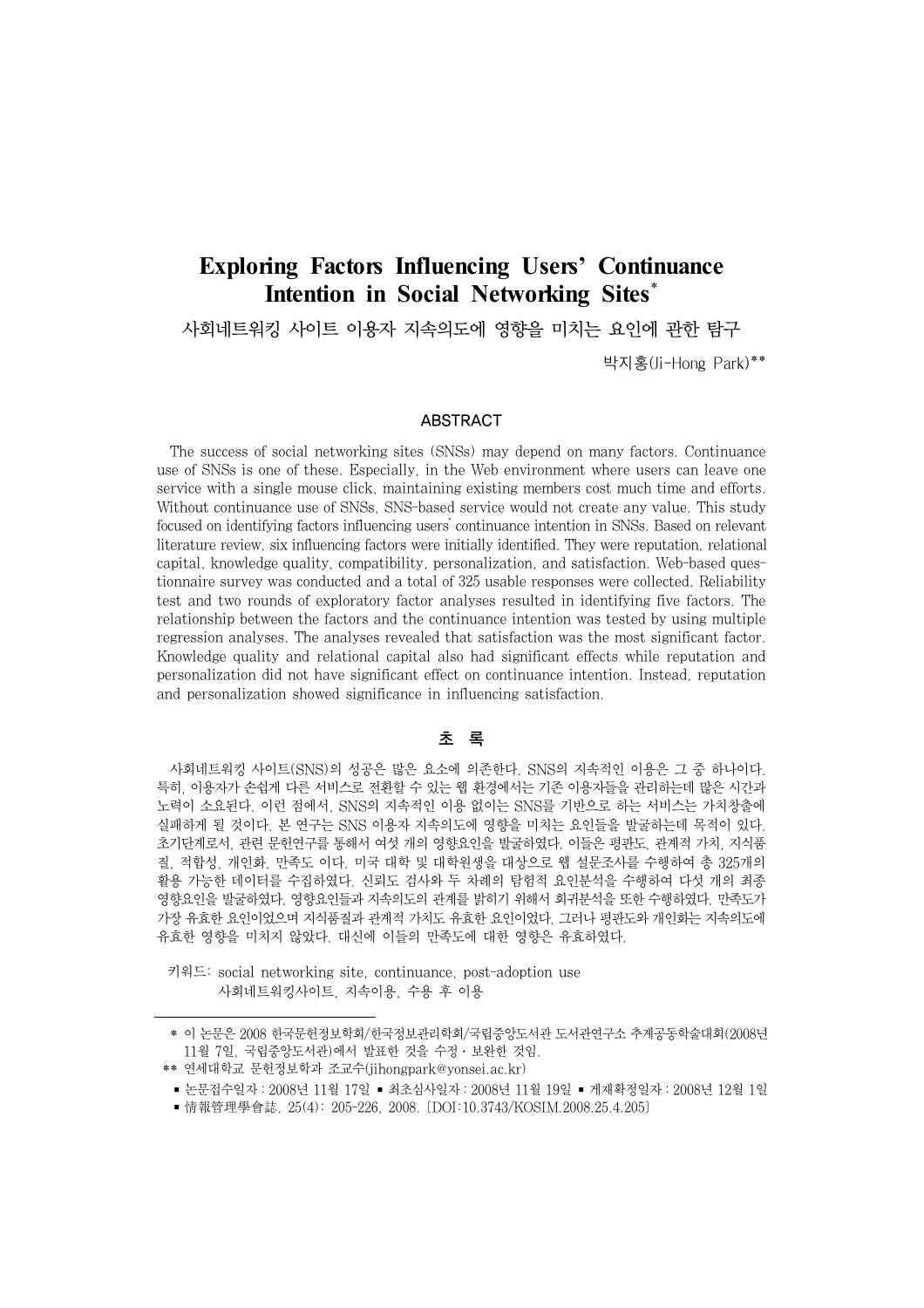### 1. Introduction

The notion of social networks has been widely discussed these days. Especially, the proliferation of social networking sites (SNSs) such as Cyworld, Facebook, Friendster, and MySpace has led many users to integrate these sites into their daily social life. Despite varied contexts of implementation, common key features were identified across them. SNSs are web-based services that allow users to make their profiles, to list other users as connections, and to mutually visit across the connections (boyd & Ellison, 2007). The origin of such profile-based network services can be found from SixDegree.com that launched in 1997 (boyd & Ellison, 2007). It was followed by more sustainable services like Friendster, LinkedIn, MySpace, and Facebook. Some SNSs such as LunarStorm in Sweden and QQ in China focus on domestic users.

The benefit of SNSs is fundamentally based on networking with people. Such connection offers the users the opportunity to foster a self image by constructing their profiles. Through a various source such as visitor comments and counts, the users care about what people think about them. Recent studies from the University of Minnesota reveal that SNSs can benefit K-12 students by helping them develop communication skills, creativity, and decision-making capability (University of Minnesota, 2008). Some librarians adopt SNSs to provide a list of research tools such as Open WorldCat and Google Book Search, then to receive feedback from actual users to develop their information sources (Facebook Librarian, 2007). Other librarians set their profiles in SNSs to get connected to potential library users (e.g., students) to increase a chance to use library services later on. For instance, 55 public libraries in the U.S. have profile pages in the MySpace.com to attract teens (Oleck, 2007). Social networks are also essential in business marketing. They are necessary in every business whether one works in the brick and mortar or on the Web. They enable service providers to increase visibility of a service due to the easy availability of the Internet contents. The providers can increase visibility and create the needed traffic around a service. For instance, Pizza Hut on Cyworld has made over fifty-thousand friendship links with South Koreans (Li & Bernoff, 2008). Whatever relationships they are, it is critical to let people know that a particular service is available for them.

While such sites are valuable, their success depends on the continuous use of these sites (Brazelton & Gorry, 2003; Chen, 2007; Parthasarathy & Bhattacherjee, 1998; Spiller et al., 2007; Tiwana & Bush, 2005). Without sustaining the use, such sites would lose their memberships and as a result fail to achieve their advantages. Further, recruiting a new member requires about six times higher cost than maintaining an existing members in paid online services, given the cost of marketing and setting up new members (Spiller et al., 2007).

Despite the importance of continuance, little attention has been paid on SNSs in previous studies.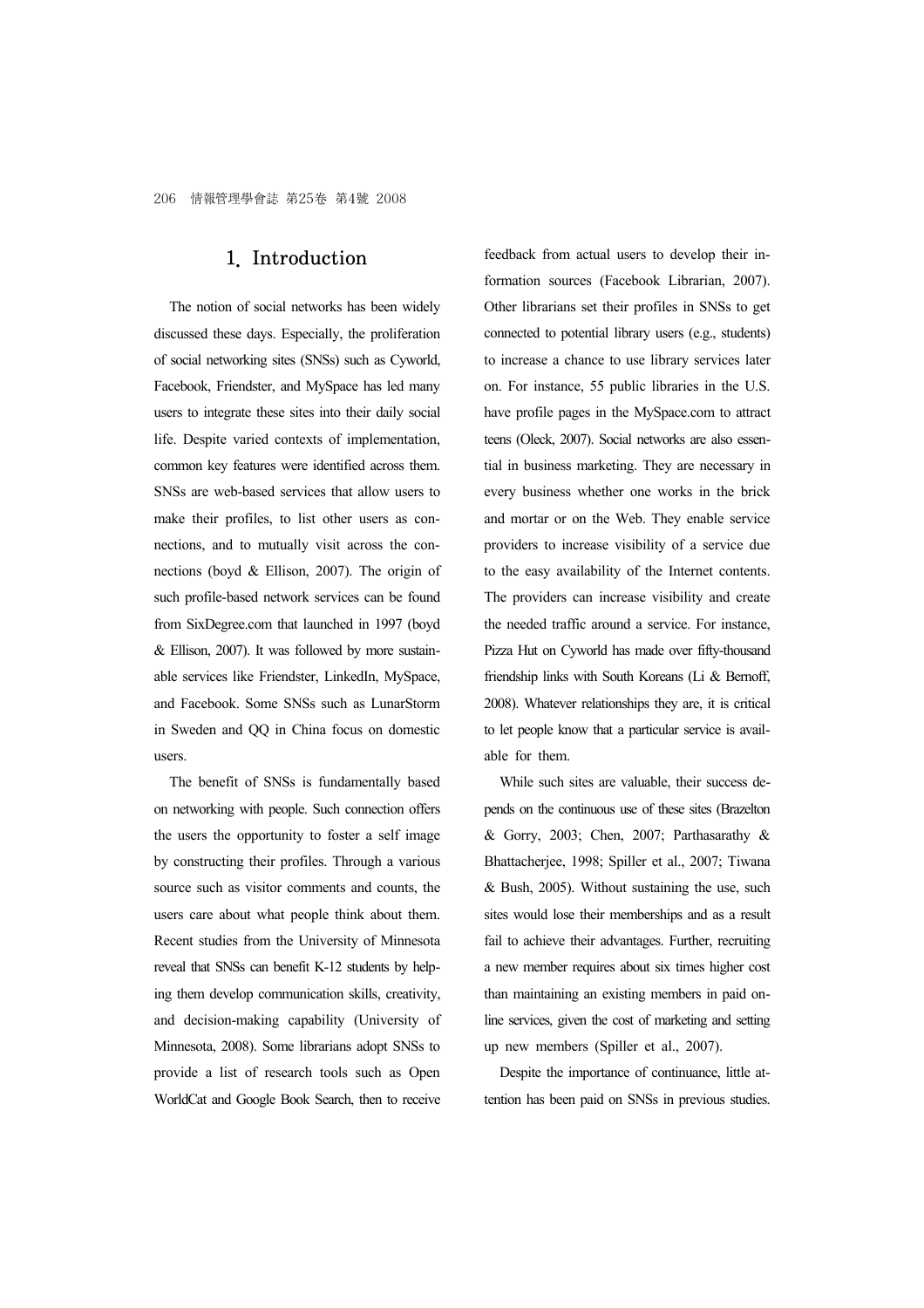Relevant studies on virtual communities, expert-sharing networks, and information technology post-adoption have focused on continuance (e.g., Lin, 2007; Tiwana & Bush, 2005; Thong et al., 2006), however, little or none has been devoted to studying SNSs as they are conceptually distinct from the others. Moreover, even similar topical studies only deal with initial adoption which differs from continuance (e.g., Ridings & Gefen, 2004). Continuance intention does not exist before the initial use and begins to occur only after the first use. Considering this gap in the prior studies, this study aims at understanding individual users' continuance intention of SNSs by identifying the influencing factors. If these factors can indeed be significant, the results of this study will help online service providers sustain and/or improving their services.

The rest of paper proceeds as follows. Section 1 introduces SNSs. Section 2 explains relevant theory and develops a research framework. Section 3 discusses methods used in this study. Section 4 describes data analysis and results. The final section discusses conclusions and implications.

## 2. Social Networking Sites (SNSs)

Establishing social networks involves connecting people through expanding personal relationships. SNSs have an advantage of increasing network traffic efficiently in a relatively short period of time, which is an attractive model to Internet service providers. The idea of six degrees of separation contributes to their development in that everyone in the world can connect each other within about six steps away from an individual. This idea is also implied in the first of its kind, SixDegree.com that launched in 1997.

The concept of social networking and its phenomenon has existed since 50s. Web-based SNSs has emerged since 2003 and popular sites such as MySpace and Facebook attract many users from all over the world. Accordingly, boyd and Ellison (2007) define SNSs as "web-based services that allow individuals to (1) construct a public or semi-public profile within a bounded system, (2) articulate a list of other users with whom they share a connection, and (3) view and traverse their list of connections and those made by others within the system" (p.2). This definition differentiates SNSs from virtual communities and other similar information and communication technologies in that SNSs focus on developing and maintaining personal profiles by establishing social connections for the purpose of interactions. Further, SNSs focus on existing networks rather than making new relationships with strangers (boyd & Ellison, 2007; Li & Bernoff, 2008, p.23).

Generally, SNSs provide such features as tools for personal profile management, bulletin board, social register, and invitation and acceptance mailing. These tools enhance interactions among users when the users visit profile page, post comments, and forward useful information to others.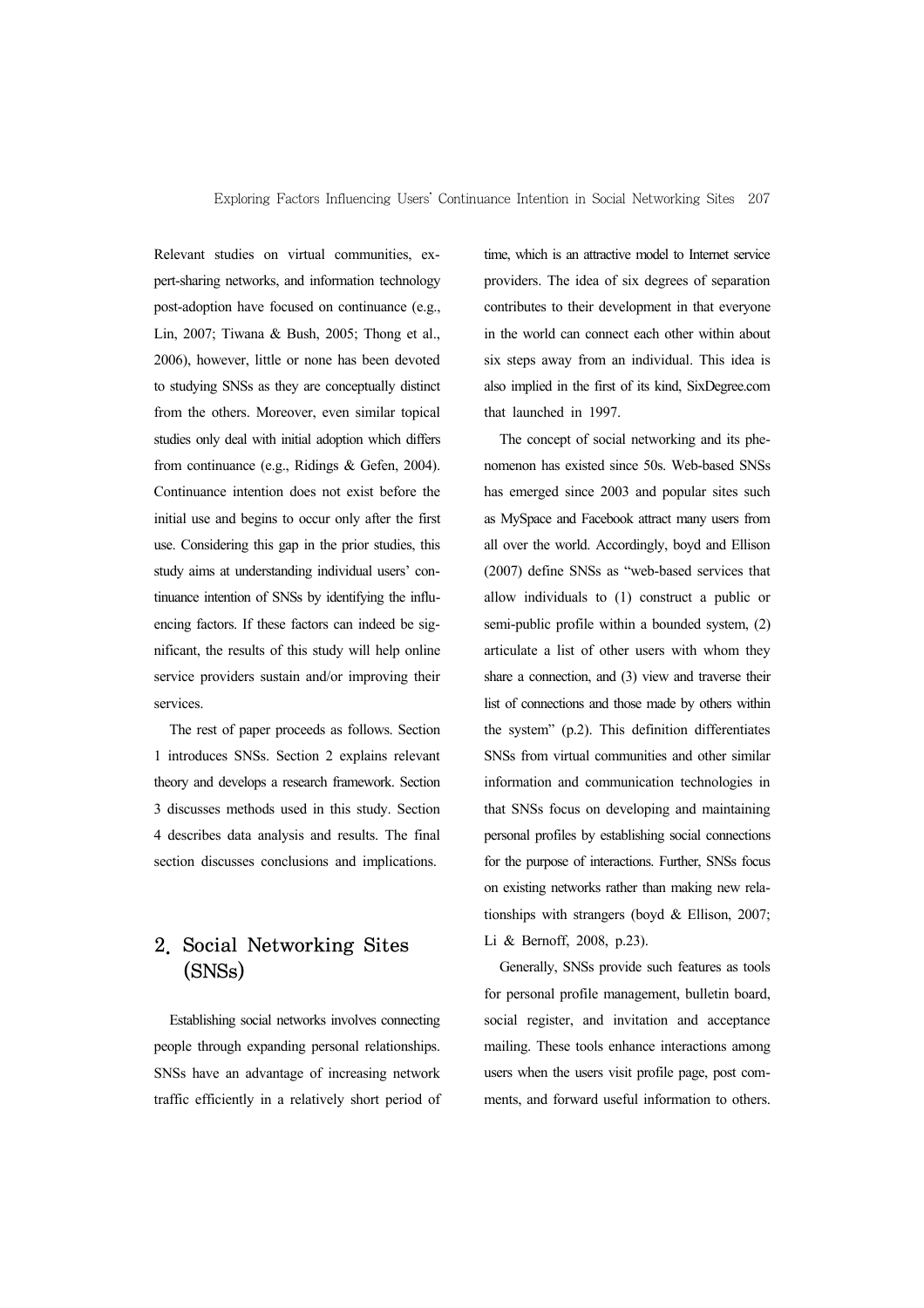This new trend encourages industries to use SNSs for marketing their products (Li & Bernoff, 2008). Table 1 shows the growth of some popular SNSs.

Cyworld is the most popular SNSs in South Korea maintained by SK Communications Co., Ltd. Starting from a club-centered virtual community in 1999, Cyworld did not gain its popularity until it transformed into individual-profile-based sites in 2001. "Cy" refers to relationships in Korean and its mission is to make good relationships around the world. The relationship of Cyworld called "il-chon" is based on real and existing social relationships made either through online or offline. The members can share personal diary, photos, and music through the profile page which is called "mini-hompi." This profile page is a blog type and used for making individual's life public. The member can change its design and interior by purchasing items such as background images, background music, banners, and fonts. Cyworld is also available in mobile devices, and it is regarded as a successful business model.

Facebook was developed by three Harvard alum-

ni in the U.S in 2004. The initial service was limited only to Harvard students and became public in 2006. Members over thirteen years old can converse and share information. In April 2008, it exceeds MySpace in monthly visitor count by reaching 132.1 million members. It is expanding its market share towards Asia. Its strength lies on ease of making connection based on locations and interests. It is also the largest university community in the U.S. including Harvard alumni. Ease of use and convenient interface allows users to make interpersonal networks. Seventy percent of its members came from outside of the U.S. Facebook can also empower library services. Many volunteer librarians so called "Facebook librarians" provide reference services for research help. This social-network-based service allows users to ask librarians in a more interactive, comfortable and convenient way. Facebook librarians often suggest some open research tools such as Open WorldCat and Google Book Search that allow the users to traverse directly from Facebook. After the users solve their information needs, they can rate the

| Social Network Site | Total Unique Visitors |           |          |  |  |  |
|---------------------|-----------------------|-----------|----------|--|--|--|
|                     | June 2006             | June 2007 | % Change |  |  |  |
| MySpace             | 66,401                | 114.147   | 72       |  |  |  |
| Facebook            | 14.083                | 52,167    | 270      |  |  |  |
| Hi <sub>5</sub>     | 18.098                | 28,174    | 56       |  |  |  |
| Friendster          | 14.917                | 24,675    | 65       |  |  |  |
| Orkut               | 13,588                | 24.120    | 78       |  |  |  |

<Table 1> Worldwide Growth of Selected Social Network Sites

Total Worldwide Home/Work Locations among Internet Users Age 15+ Source: comScore World Metrix (www.comscore.com)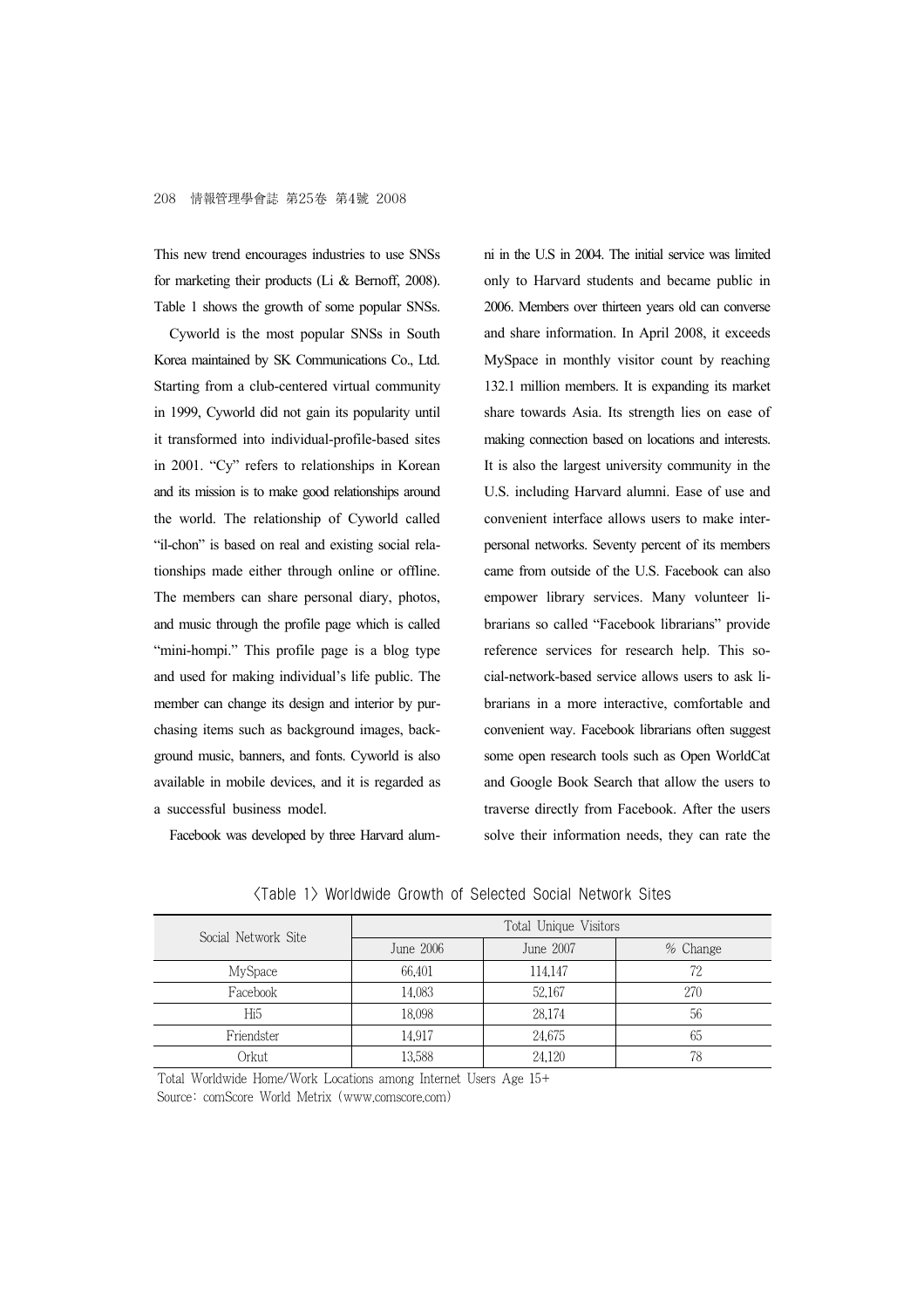research tools or suggest new alternatives. Some university libraries already recognize its potential for web-based information services to students.

Friendster has over 5,600 members around the world. Its notable feature is multilingual capability in one domain (www.friendster.com) to support communications among different lingual users. As social networks in Friendster emerge beyond national territories, it is useful to support different languages in one global website. While other SNSs develop new sites whenever they begin a service in a new country, Friendster has sustained one-site policy to enhance multi-cultural communication.

MySpace started its service after getting inspirations from Friendster. When Friendster was getting popular in the U.S. market, the CEO of the LiveUniverse worked together with the employees of Friendster to launch MySpace. The initial intention of this service was to promote Indie(independent) musicians' works, and MySpace became a full-fledged social networking site. Recently, MySpace announced its market expansion to music industry as it has already over 5 million profiles of musicians, actors and actress. When MySpace became popular, many small Web-content development companies used MySpace to attract their users. YouTube, a video sharing website, was one of the successful among these. About 70 percent of YouTube's initial videos were played in MySpace. However, as more and more companies used MySpace, it blocked their commercial use by stating its agreement. This provoked antipathy against MySpace and many users transferred to its competitor, Facebook.

## 3. Theoretical Background

This section discusses theoretical concepts of continuance intention in using SNSs. As individuals' decision-making is critical in SNSs, the unit of analysis is individual rather than organization. Figure 1 shows this study's research framework. Previous literature informs six factors (satisfaction, reputation, relational capital, knowledge quality, compatibility, personalization) as candidates influencing user continuance intention in SNSs.

Continuance is not a new concept in prior research. It has been widely studied under the different names such as post-adoption behavior (e.g., Lippert & Forman, 2005; Parthasarathy & Bhattacherjee, 1998; Thong et al., 2006), post-acceptance behavior (e.g., Castaneda et al., 2007), loyalty (e.g., Bhattacherjee, 2001b; Zeithaml et al., 1996), and sustainability (e.g., Lin, 2007; van Deventer & Snyman, 2004). Similarly, the diffusion of innovation theory suggests five stages of innovation-decision process which are (1) knowledge, (2) persuasion, (3) decision, (4) implementation, and (5) confirmation. At the confirmation stage, individuals reevaluate their initial acceptance of an innovation and decide whether or not continue using an innovation (Rogers, 2003). As discontinuance is defined as "a decision to reject an innovation after having previously adopted it" (Rogers, 2003, p.190), continuance intention is defined here as an individual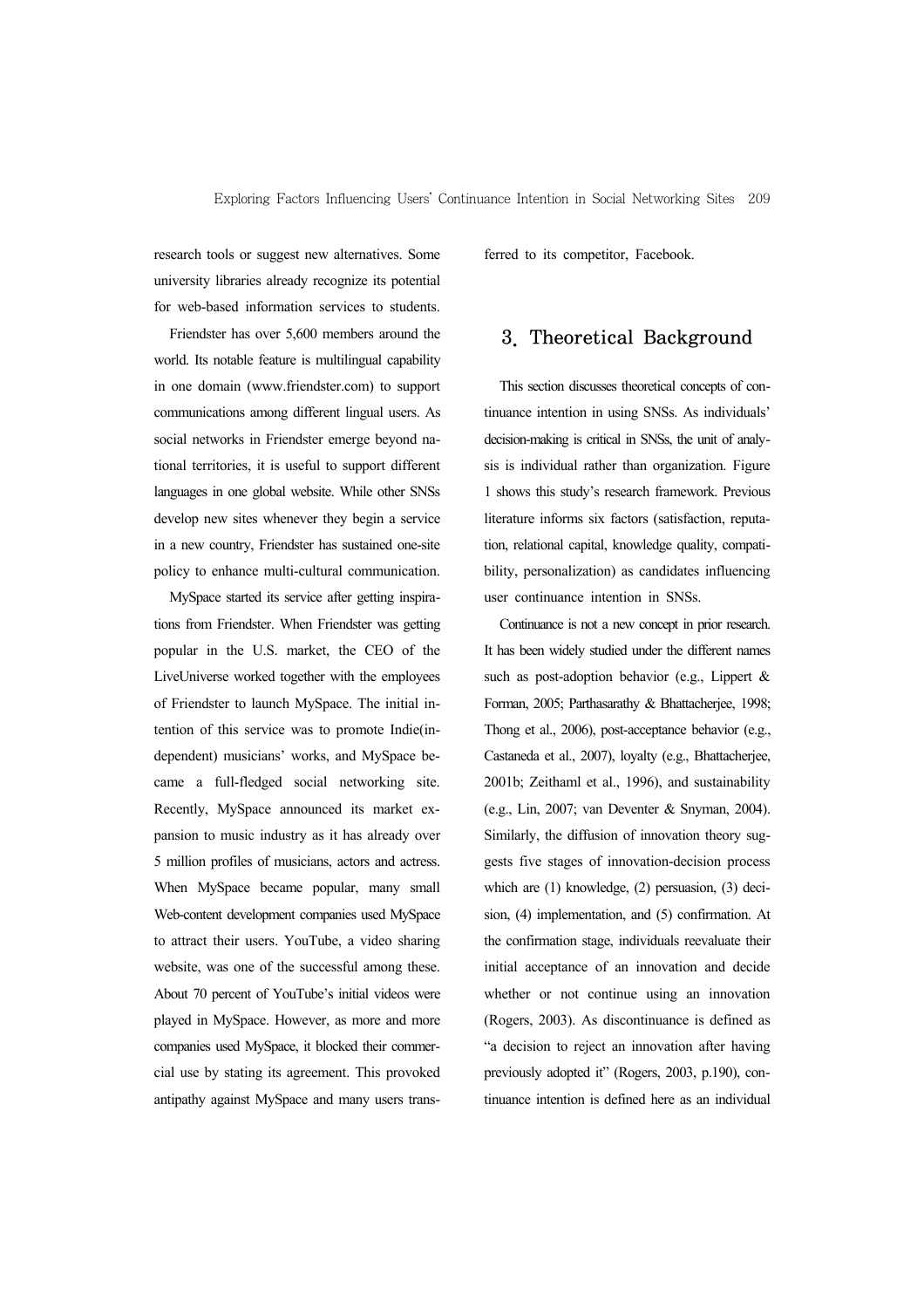user's intention to continue using a social networking site after having previously adopted it. Initial acceptance and continuance are theoretically distinct as psychological intention to the latter is formed after the former. For instance, technology acceptance model (Davis, 1989) and its subsequences (e.g., Venkatesh & Davis, 2000) that focus on initial acceptance do not effectively and comprehensively explain how the usage can be continued in post-adoption stage. Perceived usefulness does not explain the most variance in continuance intention (Bhattacherjee, 2001a) while explaining the most in initial acceptance (Davis, 1989; Venkatesh & Davis, 2000).

Prior related studies have confirmed that satisfaction has the strongest positive influence on the continuance intention. Bhattacherjee (2001a), in developing his expectation-confirmation model, concluded that the continuance intention of information system use is determined by the satisfaction and the perceived usefulness which explains 32% and 9% of the variance respectively. Thong and others (2006) concluded in their expanded study of expectation-confirmation model that satisfaction explains the most (67.8%) of continuance intention variance. More specifically, Chen (2007) found that Website use satisfaction is the most significant factor predicting user continuance intention in professional virtual communities. Thus, it is assumed that an individual user's satisfaction with a SNS use positively affects the continuance intention of using the SNS.

Reputation refers to the degree to which an individual user believes him or herself as a significant member among the other members in a SNS (Tiwana & Bush, 2005). Individual users can increase their reputation in digital environment by contributing contents, revealing their expertise, and being personally identified as new idea generators (Tiwana & Bush, 2005). As such social activities can enhance reputation, its value lies on a specific social network. Such perceived reputation appears to accelerate the diffusion of an innovation. The



<Figure 1> Research Framework Based on Previous Studies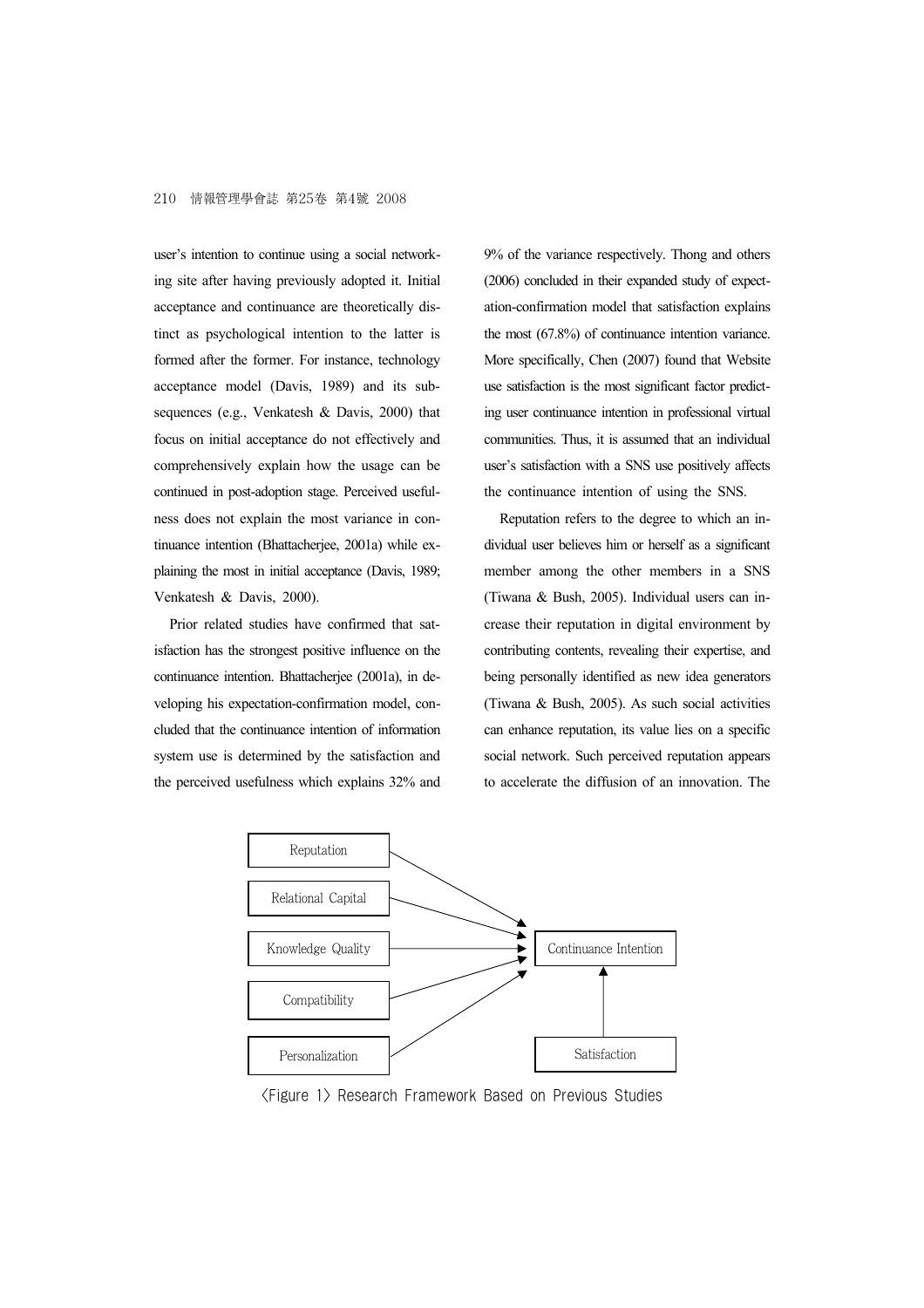diffusion of innovation theory informs reputation as a relative advantage which stimulates the speed of diffusion. Rogers (2003) states "the degree of relative advantage is often expressed as economic profitability, as conveying social prestige, or in other ways" (p.229). There is evidence that reputation leads to continuance intention. Altman and Hernon (1998) suggest that libraries build its service reputation to increase their loyalty. Loyalty is often interchangeably used with continuance intention (e.g., Oh, 2005; Moon & Lee, 2006). Thus, it is assumed that an individual user's perceived reputation positively affects the continuance intention of using a SNS.

Relational capital is conceptualized as the degree of trust and respect emerging from close interpersonal relationship with other peer members in a social networking site (Tiwana & Bush, 2005). Several types of relationships can exist in a social network and the strength of tie varies according to the type of relationships. Some relationships would be based on acquaintance while others would be on kinship. The strength depends on trust of its members and vice versa (Buskens, 2002). Unlike traditional monetary asset, it is not reduced by use but it is reduced by non-use. Similarly, social capital refers to "investment in social relations with expected returns and the marketplace" (Lin, 2001, p.19). Social capital focuses on expected value embedded in social relations while the value does not limit to trust. Social capital has broader dimension than relational capital.

It is well known that trust facilitates knowledge

transfer among the members of distributed communities (Chen, 2007; Piccoli & Ives, 2003; Wenger et al., 2002). In other words, the stronger relationship a tie holds, the more knowledge transfers occur between the members. By virtue of these, relational capital influences the degree of knowledge sharing. However, it takes relatively a long period of time to build trust so that members of a SNS may not easily switch to an alternative SNS if they maintain a certain level of relational capital. Chen's (2007) study also tested that post-usage social interaction has a significant influence on the continuance intention of using a virtual community. Thus, it is assumed that an individual user's relational capital positively affects the continuance intention of using a SNS.

Knowledge quality refers to the degree to which an individual user believes that a SNS contains high quality contents. It originates from the concept of information quality which refers to "the quality of information that the system produces, primarily in the form of reports" (DeLone & McLean, 2003, p.64). Information quality is a major factor influencing an information system use (DeLone & McLean, 2003). In the same line, Chen (2007) proposes the concept of knowledge quality while discussing continuance intentions in professional virtual communities. Similarly, knowledge quality rather than information quality is used here because most contents in SNSs are based on a certain community and the posted knowledge is justified only within the community. In other words, knowledge posted in SNSs is situated and meaningful in a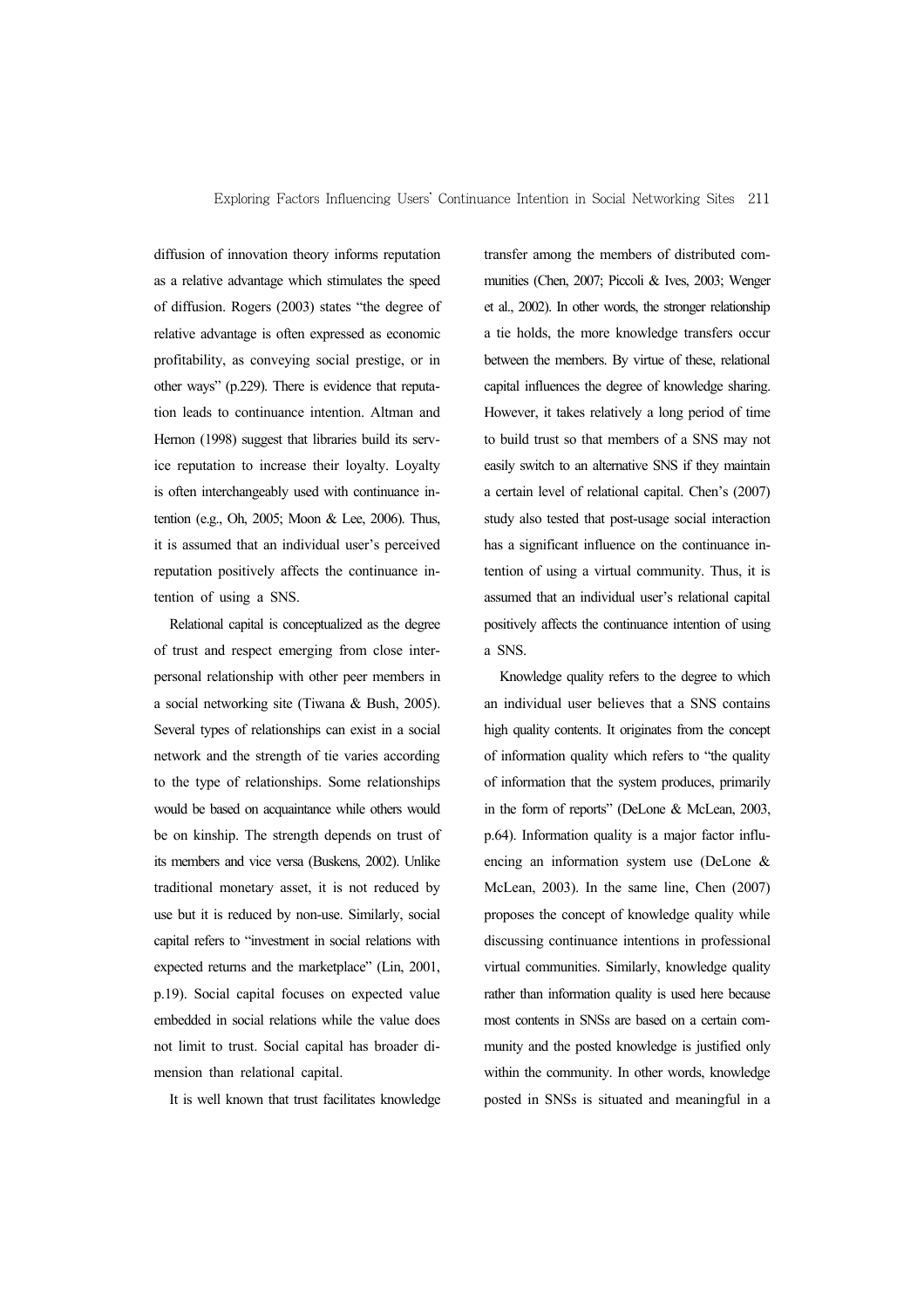certain social context.

Given the fact that SNSs allow users to contribute to content development by posting new knowledge, SNSs enable peer users to learn new knowledge and to improve their work performance. Such knowledge-driven benefit may encourage users to evaluate the quality of knowledge and the evaluation leads them to determine whether or not they continue to use the SNS. Thus, it is assumed that an individual user's knowledge quality positively affects the continuance intention of using a SNS.

Compatibility refers to the degree to which an individual user believes that a SNS use is consistent with the user's values, experiences, and needs (Parthasarathy & Bhattacherjee, 1998). It originates from the diffusion of innovation theory that informs compatibility influences post-adoption use of an innovation (Rogers, 2003). Parthasarathy and Bhattacherjee (1998) found that compatibility is a significant factor influencing the continuance use of online services by comparing continuing adopters (n=69) and discontinuers (n=76). Thus, it is assumed that an individual user's compatibility positively affects the continuance intention of using a SNS.

Personalization is defined as "customizing an information system to an individual user's preferences" in the study of expertise-sharing networks (Tiwana & Bush, 2005, p.90). Similar definition can be found in digital library personalization. It is defined as "the way in which information and services can be tailored to match the unique and specific needs of an individual or a community"

(Frias-Martinez et al., 2007, p.237). When considering personalization in general, both definitions stress tailoring to user preferences. In SNSs, users manually customize their profiles by creating usernames, menus, or avatars. Personalization in SNS is closely related to modifying user profiles to fit their preferences. Thus, it refers to the degree to which an individual user believes that he or she has invested time and effort in customizing a SNS to the user's preferences.

Widespread use of SNSs drives the users to expect more sophisticated information as the volume of information and the type of functions increase. A buddy list, normally an integral part of any SNS, can filter peer contributions based on the user preferences. By deriving such additional value, personalization is regarded as improving user satisfaction (Frias-Martinez et al., 2007; Marchionini et al., 1998). As customizing profile allows users to utilize SNS in a more convenient and satisfying way, it is assumed that an individual user's personalization positively affects the continuance intention of using a SNS.

## 4. Methodology

This section describes the procedure of field survey conducted to identify factors influencing the continuance intention in SNSs. It is organized as two parts: instrument development and data collection.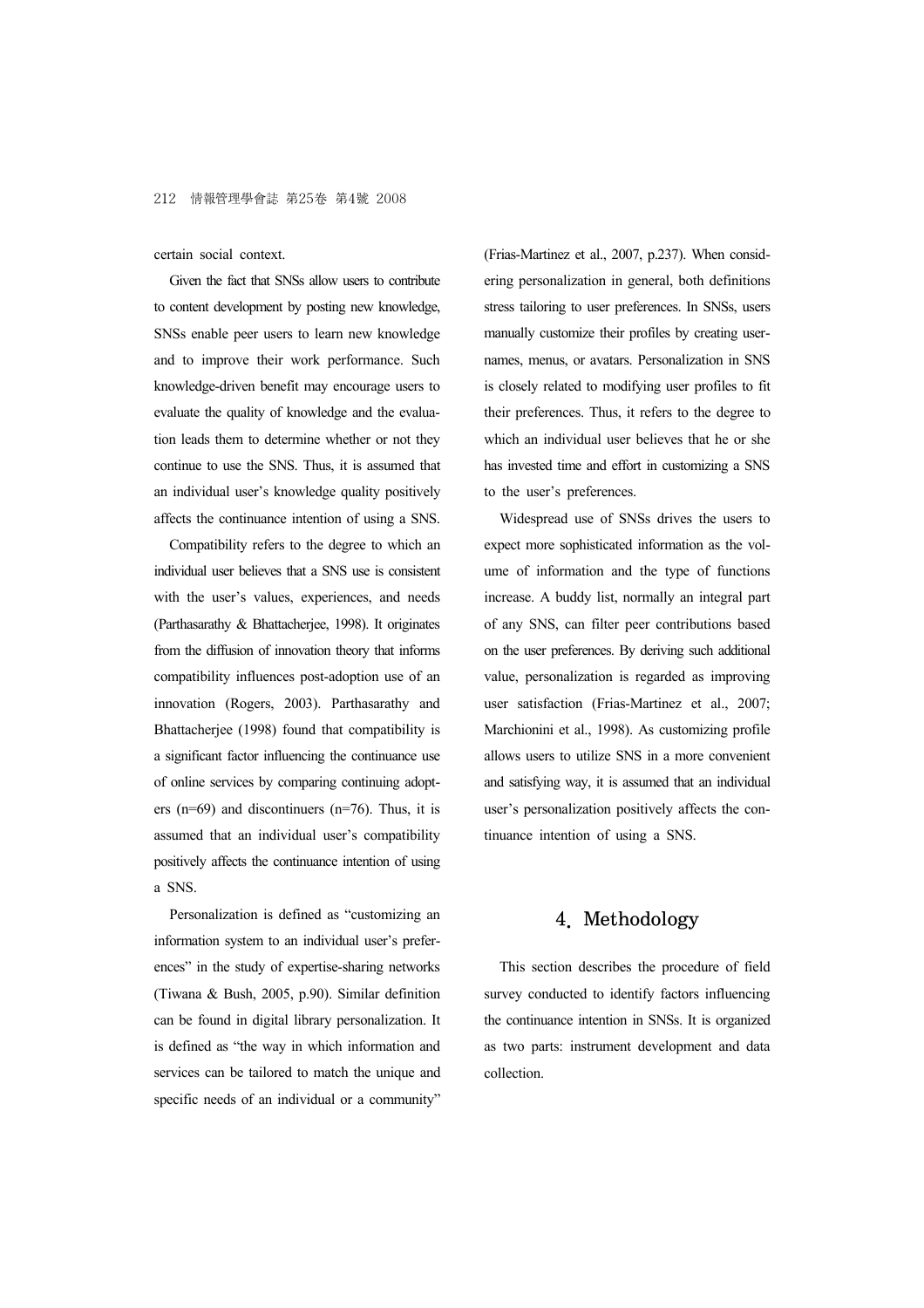#### 4.1 Instrument Development

Seven constructs were measured in this study and all the scales were drawn from empirically-tested prior studies. A number of research articles in the information science field and information systems field dealing with the continuance intentions in post-adoption stage were reviewed. The items were worded in reference to a "social networking site." Satisfaction items were based on seven-point scales that are semantically different. Personalization items were based on seven-point scales ranging from "a huge amount" via "some" to "none." All remaining item scale used seven-point Likert scales ranging from "strongly disagree" via "neutral" to "strongly agree." Items used for the constructs are shown in Table 2. In addition, questions asking SNS usage, demographic information, and any open-ended comments were included in the survey questionnaire

Reputation and relational capital were measured using Tiwana and Bush's (2005) five items which were developed and validated from mixed methodological study. Their study used qualitative observation data obtained during four years and quantitative data obtained from 120 questionnaire survey respondents. Their study originally designed to measure users' perceived reputation in expertise-sharing networks which is conceptually similar but not same as SNSs.

Knowledge quality was measured by the items complementarily adapted from Chen (2007) and DeLone and McLean (2003). DeLone and McLean's items were originally set to measure information quality by using the five items: accuracy, timeliness, completeness, relevance, and consistency (p.15). These items were then revised by using Chen's statements to make more compatible with social networking contexts.

Compatibility was measured by multiple items taken from Parthasarathy and Bhattacherjee (1998). The items were worded to fit respondents' perceptions on SNSs.

Personalization was measured by Tiwana and Bush's (2005) five items that used the amount of time and effort that a user invested in managing a user name, creating and managing a profile, choosing and managing a user icon, and customizing preferences. Unlike other scales, personalization was scaled by seven-point as "a huge amount", "very much", "much", "some", "little", "very little", and "none."

Satisfaction and continuance intention were measured using Bhattacherjee's (2001a) scales from the post-adoption literature, originally designed to assess user's satisfaction and continuance intention with an online banking service. Satisfaction scale in this study reflected the degree of respondents' satisfaction by seven-point scales anchored between four semantically-different pairs. For instance of "very dissatisfied / very satisfied", the seven-point scale as "very dissatisfied", "dissatisfied", "somewhat dissatisfied", "neutral", "somewhat satisfied", "satisfied", and "very satisfied" was used. This scale was also worded to capture post-usage satisfaction rather than pre-usage satisfaction. Continuance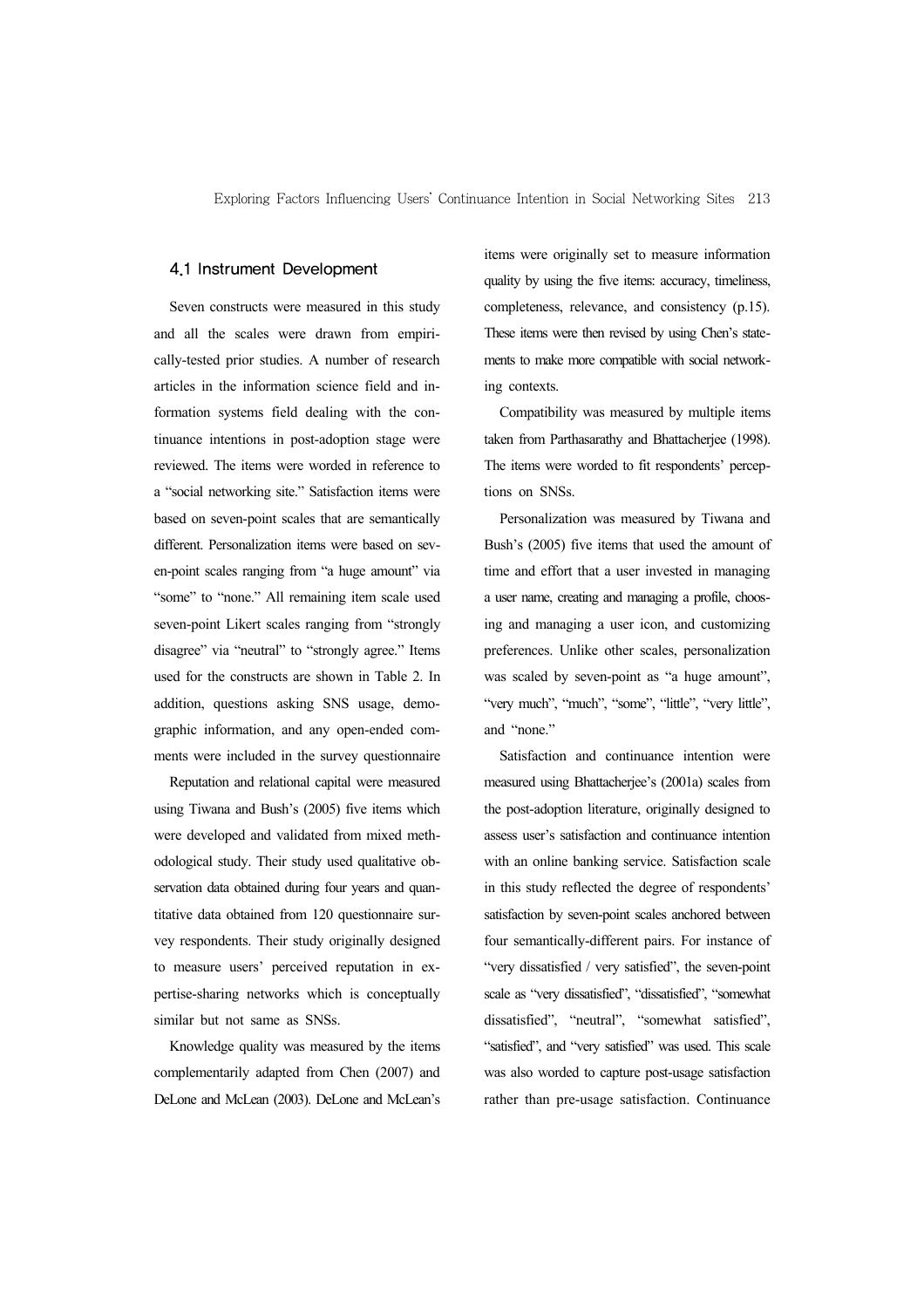## 214 情報管理學會誌 第25卷 第4號 2008

| Construct                | Item            | Statement                                                                                                                     | Source                             |  |
|--------------------------|-----------------|-------------------------------------------------------------------------------------------------------------------------------|------------------------------------|--|
|                          | R1              | Other members consider my posts valuable.                                                                                     |                                    |  |
|                          | R2              | Other members consider my posts useful.                                                                                       |                                    |  |
| Reputation               | R3              | Other members consider my posts helpful.                                                                                      | Tiwana and Bush<br>(2005)          |  |
|                          | R4              | Other members consider my posts important.                                                                                    |                                    |  |
|                          | R <sub>5</sub>  | I enjoy a reputation for posting a lot.                                                                                       |                                    |  |
|                          | RC1             | Overall, my relationship with other members is personally friendly.                                                           |                                    |  |
|                          | RC <sub>2</sub> | Overall, my relationship with other members is mutually trusting.                                                             |                                    |  |
| Relational               | RC3             | Overall, my relationship with other members is mutually respectful.                                                           | Tiwana and Bush                    |  |
| Capital                  | RC4             | Overall, my relationship with other members is highly give-and-take.                                                          | (2005)                             |  |
|                          | RC <sub>5</sub> | Overall, my relationship with other members is close and, personally<br>interactive.                                          |                                    |  |
|                          | KQ1             | The knowledge shared by members in this social networking site is<br>accurate.                                                |                                    |  |
|                          | KQ2             | The knowledge shared by members in this social networking site is<br>timeliness.                                              | Chen $(2007)$ ;                    |  |
| Knowledge<br>Quality     | KQ3             | The knowledge shared by members in this social networking site is<br>complete.                                                | DeLone and<br>McLean<br>(2003)     |  |
|                          | KQ4             | The knowledge shared by members in this social networking site is<br>relevant.                                                |                                    |  |
|                          | KQ5             | The knowledge shared by members in this social networking site is<br>reliable.                                                |                                    |  |
|                          | C1              | I feel this social networking site fits well with my knowledge base.                                                          |                                    |  |
| Compatibility            | C <sub>2</sub>  | I feel this social networking site is easy for me to adjust to.                                                               | Parthasarathy and<br>Bhattacherjee |  |
|                          | C3              | I feel this social networking site fits my lifestyle very well.                                                               | (1998)                             |  |
|                          | C4              | I feel this social networking site fits my daily routine well.                                                                |                                    |  |
|                          |                 | How much time and effort have you invested in the following activities on<br>this social networking site?                     |                                    |  |
|                          | P1              | Managing my username.                                                                                                         |                                    |  |
| Personalization          | P <sub>2</sub>  | Creating and managing my personal profile.                                                                                    | Tiwana and Bush<br>(2005)          |  |
|                          | P <sub>3</sub>  | Creating a personalized menu.                                                                                                 |                                    |  |
|                          | P <sub>4</sub>  | Choosing and managing a user icon (or avatar).                                                                                |                                    |  |
|                          | P <sub>5</sub>  | Customizing my preferences.                                                                                                   |                                    |  |
|                          | use?            | How do you feel about your overall experience of the social networking site                                                   |                                    |  |
|                          | S1              | Very dissatisfied / Very Satisfied                                                                                            | Bhattacherjee                      |  |
| Satisfaction             | S <sub>2</sub>  | Very displeased / Very pleased                                                                                                | (2001a)                            |  |
|                          | S <sub>3</sub>  | Very frustrated / Very contented                                                                                              |                                    |  |
|                          | S <sub>4</sub>  | Absolutely terrible / Absolutely delighted                                                                                    |                                    |  |
|                          | CI1             | I intend to continue using this social networking site, rather than<br>discontinuing its use.                                 |                                    |  |
| Continuance<br>Intention | CI <sub>2</sub> | My intentions are to continue using this social networking site, rather<br>than using any alternative social networking site. | Bhattacherjee<br>(2001a)           |  |
|                          | CI3             | If I could, I would discontinue my use of this social networking site.<br>(reverse coded)                                     |                                    |  |

## <Table 2> Operationalization of Constructs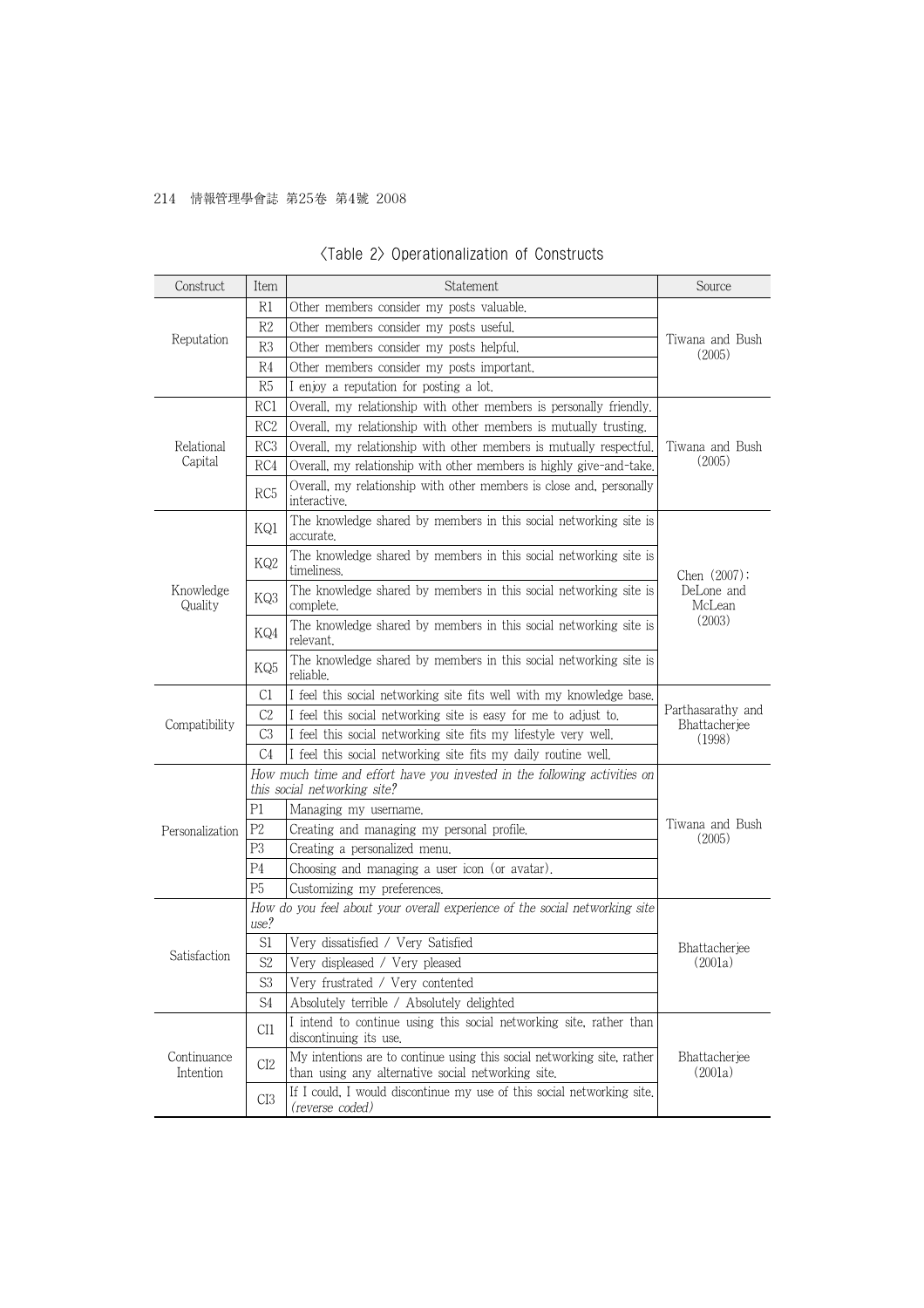intention was measured using three items. The first two items captured respondents' intention to continue using a specific SNS as opposed to discontinuing it or using any alternative SNS. The third item measured respondents' overall discontinuance intention. It was worded reversely to avoid potential common method bias (Podsakoff et al., 2003).

#### 4.2 Data Collection

This study used a Web-based field survey of SNS users. Survey respondents were undergraduate and graduate students from two universities (Syracuse University and University of North Carolina at Chapel Hill) in the United States. The questionnaire was designed to allow respondents to choose a SNS which they have used before. Respondents who have no prior experience or have already stopped using a SNS were eliminated as this study focuses on continuous use of SNSs. Data were collected between Sept 3, 2008 and Sept 22, 2008 by using the Survey Monkey (http://www.surveymonkey.com/), a Web-based survey application. It was set to automatically prevent the same respondents from answering the questionnaire more than once.

The email addresses of the sample were obtained from the student directory of the two universities. A total of 3,000 students were selected by alphabetical order of last name from the directory. Each student received an invitation email appealing for their participation in a survey of social networking site. The invitation message included the study goal, a hyperlink to a Web-based survey questionnaire, anonymity and privacy policy, and opt-out option. The opt-out option message was: "If you do not wish to receive further emails from us, please click the link below, and you will be automatically removed from our mailing list. [RemoveLink]."

Web-based surveys have several advantages over traditional mail-based surveys. They include ease of administration, fast data collection and analysis, relatively low cost, anonymity, and avoidance of interview bias. However, it has such limitations as that sample is limited to the Internet users and questionnaire requires highly structured with predominantly closed-end questions. SNS users are primarily the Internet users and all the questions of this study were adapted from the previously validated literatures (*see* Table 2).

This study collected a total of 325 usable responses. Out of 361 received responses, 36 were unusable missing data. A power analysis was conducted to assess generalizability coined by the sample size. Cohen (1988) suggested a small effect size as 0.02, a medium as 0.15, and a large as 0.35 in multiple regression analysis. It means each of the effect size explains 2%, 15%, and 35% of variance on dependent variable respectively. With six independent variable in this study, adequate sample size was calculated by using G\*Power application developed and suggested by Erdfelder and others (1996). The result suggests that at least 146 samples are necessary for the medium effect size. Considering this study's sample size (n=325),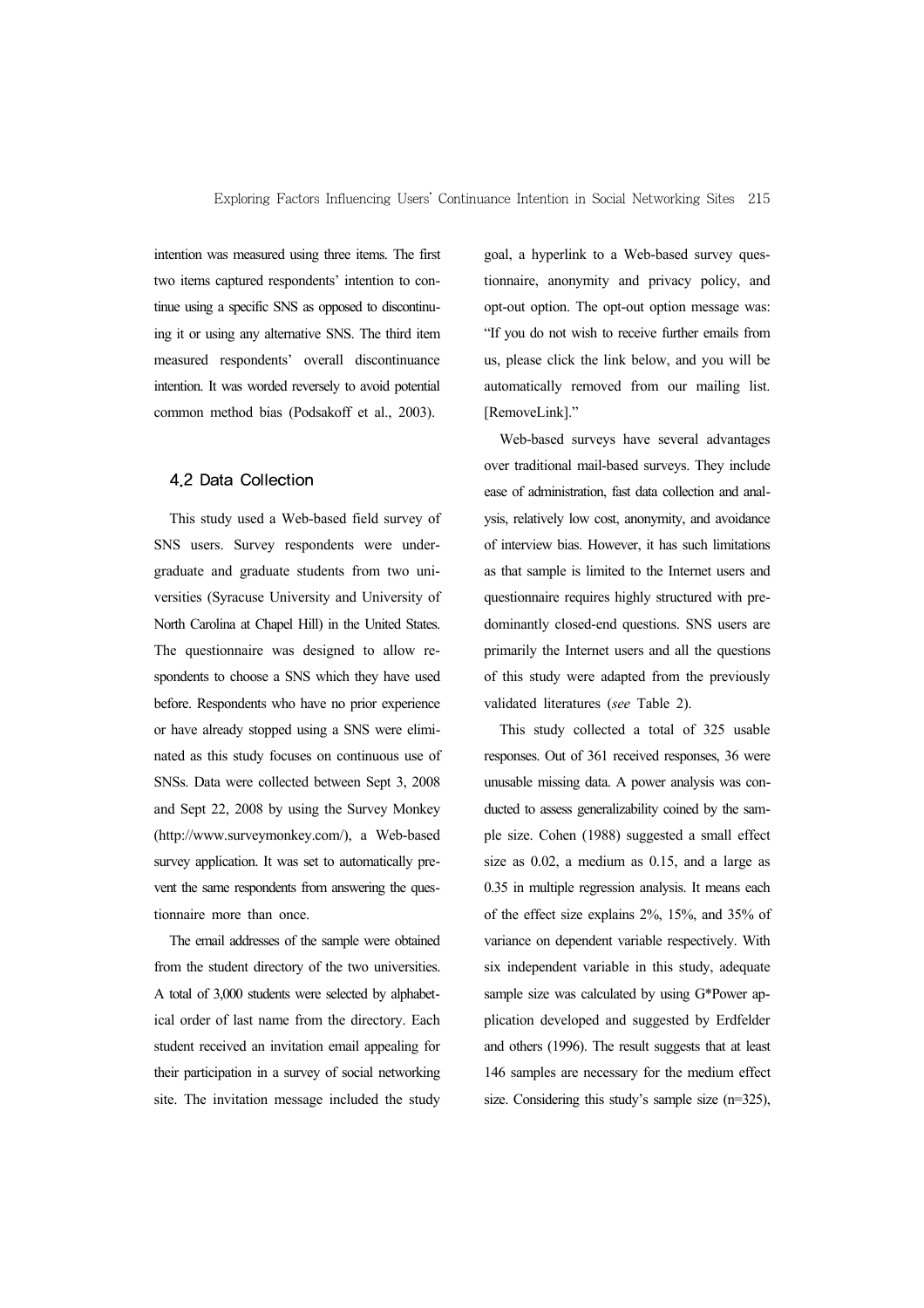the condition of medium effect was met.

Table 3 shows the respondents' demographic profiles. Most of respondents' (90.5%) ages were under 30 years, with a distribution of 35.4% in their 10s, 55.1% in 20s. Female respondents consisted of a majority (62.5%). A majority of respondents (63%) are currently undergraduate students and the rest (34.1%) are graduate students. Respondents' enrolled institutions were Syracuse University (48%) and University of North Carolina at Chapel Hill (52%). The largest group of respondents identified their academic major as liberal arts (13.8%). Management (9.8%) followed as the second. The remaining groups' distribution ranged from 0.3% to 7.7%. Other majors (1.5%) were anthropology, creative writing, and international studies.

Reliability (internal consistency) of each variable was assessed by using Cronbach's alpha. Cronbach's alpha is a widely used statistic to compute internal consistency of multiple scale items by applying the correlations between the items in a split-half method. Hence, Cronbach's alpha value increases as the correlations between the items increase, and it shows how well a set of scale items reflect a latent variable. According to Nunnully (1967), a minimum value of 0.6 is enough for early stages of investigation. Given that all the Cronbach's alphas exceeds 0.6 (Table 4) and this study has exploratory nature, this study's items seem to have enough reliability.

<Table 3> Descriptive Statistics of the Respondents' Demographical Characteristics

| Measure                      | Items                                        | Frequency      | Percent  |
|------------------------------|----------------------------------------------|----------------|----------|
|                              | $15 - 19$                                    | 115            | 35.4     |
|                              | $20 - 24$                                    | 131            | 40.3     |
|                              | $25 - 29$                                    | 48             | 14.8     |
| Age                          | $30 - 34$                                    | 18             | 5.5      |
| $(n=319)$                    | $35 - 39$                                    | $\sqrt{2}$     | 0.6      |
|                              | $40 - 44$                                    | $\overline{4}$ | 1.2      |
|                              | 45 or older                                  | 1              | 0.3      |
|                              | (Missing)                                    | 6              | 1.8      |
|                              | Male                                         | 115            | 35.4     |
| Gender                       | Female                                       | 203            | 62.5     |
| $(n=318)$                    | (Missing)                                    | 7              | 2.2      |
|                              | Freshman                                     | 92             | 28,3     |
|                              | Sophomore                                    | 31             | 9.5      |
|                              | Junior                                       | 28             | 8.6      |
| Current<br>educational level | Senior                                       | 54             | 16.6     |
| $(n=316)$                    | Master's student                             | 55             | 16.9     |
|                              | Doctorate student (including Medical Doctor) | 56             | 17.2     |
|                              | Other                                        | $\left($       | $\left($ |
|                              | (Missing)                                    | 9              | 2.8      |
| Current affiliated           | Syracuse University                          | 156            | 48       |
| institution<br>$(n=325)$     | University of North Carolina at Chapel Hill  | 169            | 52       |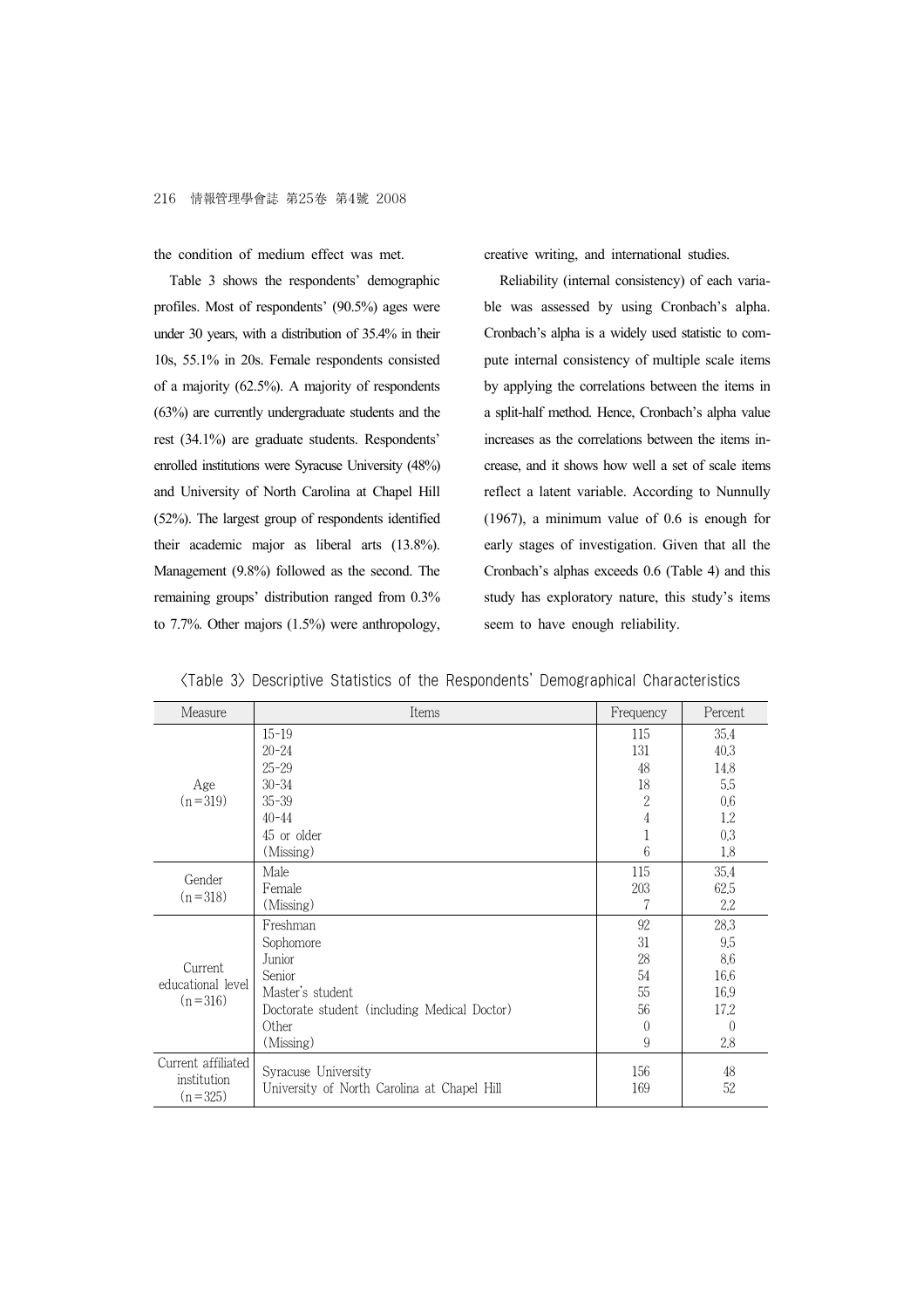| Exploring Factors Influencing Users' Continuance Intention in Social Networking Sites 217 |  |  |  |  |  |  |
|-------------------------------------------------------------------------------------------|--|--|--|--|--|--|
|-------------------------------------------------------------------------------------------|--|--|--|--|--|--|

|                             | Liberal Arts                                          | 45             | 13.8 |
|-----------------------------|-------------------------------------------------------|----------------|------|
|                             |                                                       |                |      |
|                             | Management                                            | 32             | 9.8  |
|                             | Education                                             | 25             | 7.7  |
|                             | Communication                                         | 24             | 7.4  |
|                             | Computer Science                                      | 23             | 7.1  |
|                             | Sciences                                              | 22             | 6.8  |
|                             | Sociology                                             | 18             | 5.5  |
|                             | Engineering                                           | 16             | 4.9  |
|                             | Political Science                                     | 16             | 4.9  |
| Academic major<br>$(n=322)$ | Human Services Health Professions                     | 15             | 4.6  |
|                             | Visual & Performing Arts                              | 13             | 4,0  |
|                             | Economics                                             | 12             | 3.7  |
|                             | Environmental Science                                 | 10             | 3.1  |
|                             | Information Studies / Library and Information Science | 10             | 3.1  |
|                             | Design                                                | 9              | 2.8  |
|                             | Law                                                   | $\overline{9}$ | 2.8  |
|                             | Psychology                                            | $\overline{7}$ | 2.2  |
|                             | Public Administration                                 | 7              | 2.2  |
|                             | Other                                                 | $\mathbf 5$    | 1.5  |
|                             | Architecture                                          | 3              | 0.9  |
|                             | Music                                                 | 1              | 0.3  |
|                             | (Missing)                                             | 3              | 0.9  |

<Table 4> Reliability of Variables

| Variable Name              | $\#$ of items  | Cronbach's alpha |
|----------------------------|----------------|------------------|
| Reputation $(R)$           | $\mathfrak{h}$ | 0.893            |
| Relational Capital (RC)    | 5              | 0.788            |
| Knowledge Quality (KQ)     | $\mathfrak h$  | 0.862            |
| Compatibility $(C)$        |                | 0.858            |
| Personalization (P)        | b.             | 0.861            |
| Satisfaction (S)           |                | 0.906            |
| Continuance Intention (CI) |                | 0.756            |

## 5. Data Analysis and Results

## 5.1 Description of Social Networking Site Use

The frequencies and percentages of the respondents' use of SNSs are shown in Table 5. It describes currently most frequently-used SNS, the number of times of visit per week, amount of spending time per log-in, main tasks, and existence of profile page.

The relatively higher usage rate (86.2%) of Facebook reflected that Facebook was the most popular SNS among university students considering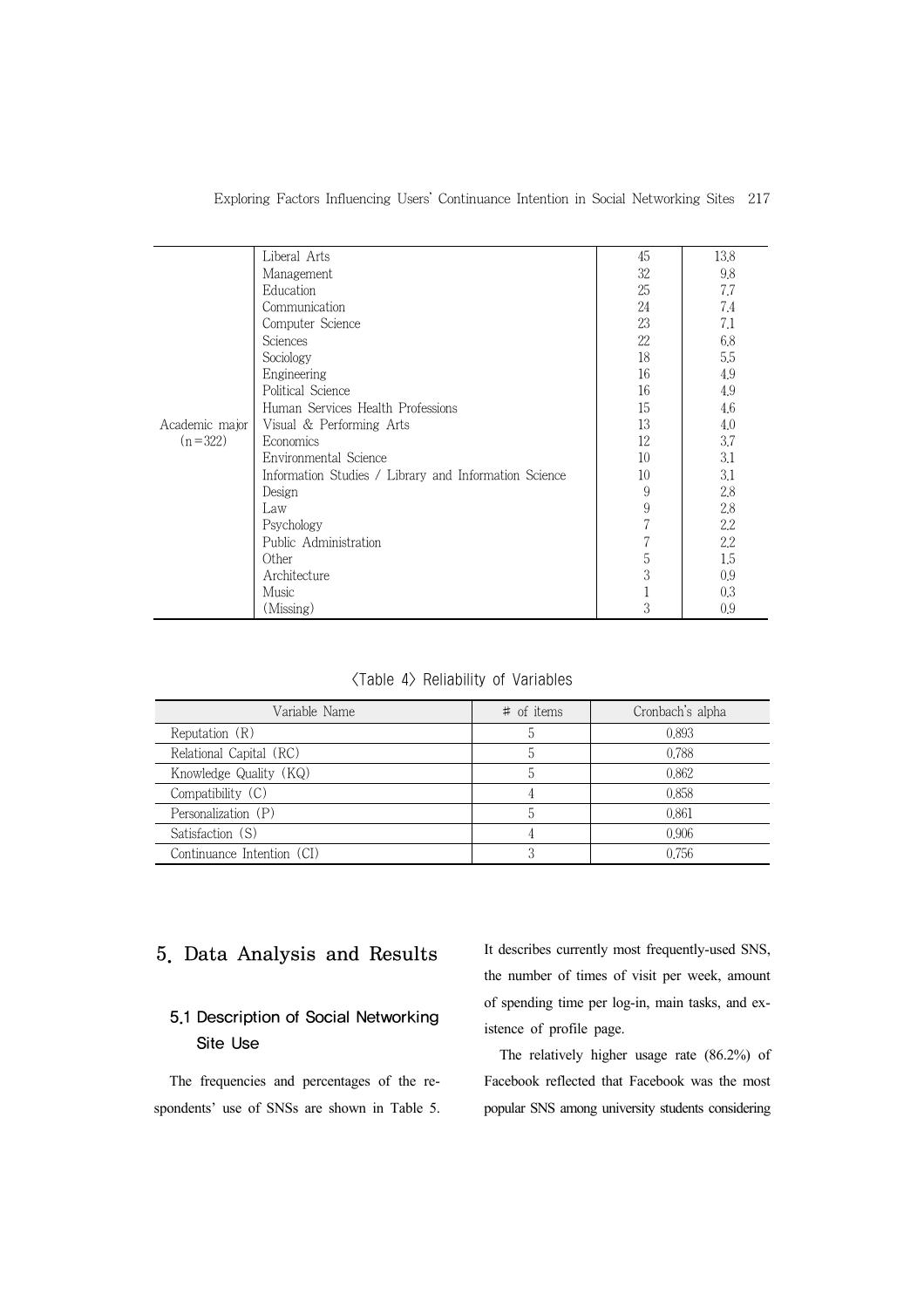#### 218 情報管理學會誌 第25卷 第4號 2008

|                               | Characteristics                              | Frequency        | Percent        |
|-------------------------------|----------------------------------------------|------------------|----------------|
|                               | Facebook                                     | 280              | 86.2           |
|                               | MySpace                                      | 16               | 4.9            |
|                               | Cyworld                                      | 14               | 4.3            |
| Social network site currently | Orkut                                        | 8                | 2.5            |
| being used most frequently    | QQ                                           | 4                | 1.2            |
|                               | Hi <sub>5</sub>                              | $\overline{c}$   | 0.6            |
|                               | Friendster                                   | 1                | 0.3            |
|                               | Other                                        | $\left( \right)$ | $\overline{0}$ |
|                               | Less than one                                | 18               | 5,5            |
|                               | One                                          | 11               | 3.4            |
| Number of times each week     | Two                                          | 15               | 4.6            |
| the respondents visit social  | Three                                        | 23               | 7.1            |
| networking sites              | Four                                         | 18               | 5.5            |
|                               | Five                                         | 31               | 9,5            |
|                               | More than five                               | 209              | 64.3           |
|                               | Less than 15 minutes                         | 136              | 41.8           |
| Amount of time the            | 15-20 minutes                                | 112              | 34.5           |
| respondents spend online      | $30-60$ minutes                              | 54               | 16.6           |
| each time they log on         | $1-2$ hours                                  | 12               | 3.7            |
|                               | Over 2 hours                                 | 11               | 3.4            |
|                               | Visit other users' profiles                  | 270              | 36.0           |
|                               | Leave comments on other users' profile pages | 227              | 30.3           |
| Task                          | Manage my $profile(s)$                       | 154              | 20.6           |
|                               | Visit communities (clubs)                    | 51               | 6.8            |
|                               | Upload or download $file(s)$                 | 47               | 6.3            |
|                               | Yes                                          | 317              | 97.5           |
| Profile page                  | $\rm No$                                     | 6                | 1.8            |
|                               | (Missing)                                    | $\overline{2}$   | 0.6            |

|  |  |  |  |  | 〈Table 5〉 Descriptive Statistics of the Respondents' Social Networking Site Use |  |  |  |  |
|--|--|--|--|--|---------------------------------------------------------------------------------|--|--|--|--|
|--|--|--|--|--|---------------------------------------------------------------------------------|--|--|--|--|

MySpace, a competitor of Facebook, accounted for only 4.9%. Other SNSs accounted for ranges from 0.3% to 4.3%. Most respondents used a SNS more than five times per week (64.3%), and they spent online less than twenty minutes (76.3%) each time they logged on. Only small distribution (7.1%) stayed online more than one hour. The frequencies in the task category describe the respondents' main tasks when they visited a SNS. A majority of tasks (86.9%) were visiting other users' profiles, leaving

comments on other users' profile pages, and managing my profile. The rest of tasks, visiting communities and uploading or downloading files accounted for only 13.1%. These distributions reflected that SNS users were mainly concerned with building and maintaining social relationships with others rather than achieving or distributing information through communities. Most of the respondents (97.5%) also had their own profile page.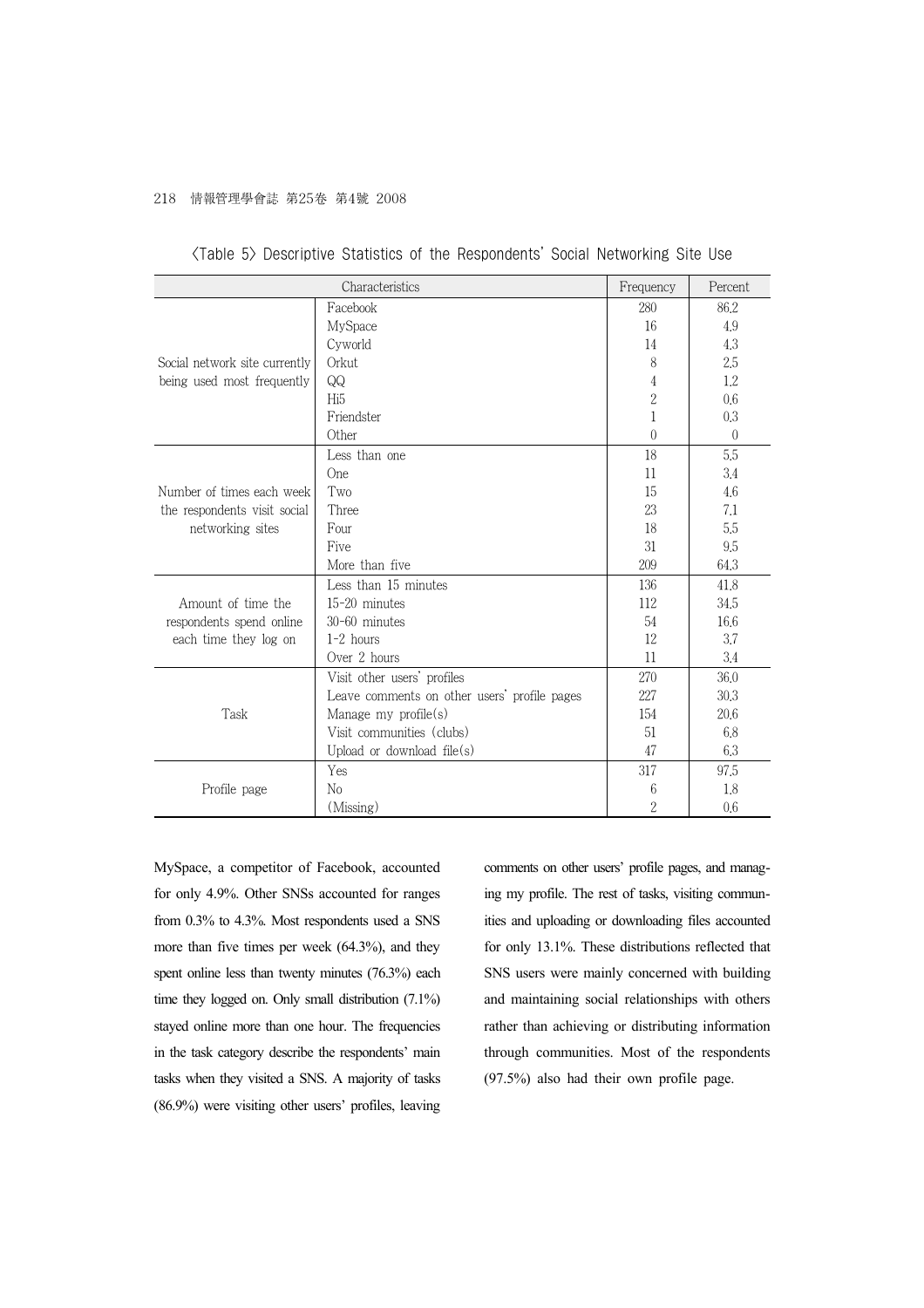#### 5.2 Exploratory Factor Analysis

Two rounds of principal component analyses with varimax rotation were performed. The first round analysis (see Appendix I) shows six factors with eigenvalues greater than 1.0 were extracted and they explained 68.8% of the total variance. Minimum necessary factor loadings were set to 0.5 by following Hair and others (1992). While most loadings satisfied this criterion, there were four exceptions: C1 in factor1, R5 in factor2, RC4 in factor6, and RC5 in factor6.

Excluding the four exceptions, the second round factor analysis were performed (see Appendix II). Most loadings satisfied Hair and others' (1992) criteria except one. Satisfaction variable and compatibility variable were loaded in same factor. It seems due to the similarity between the items of both variables. For instance, one item in compatibility variable, "I feel this social networking site fit my lifestyle very well" could play as a satisfaction scale. For this reason, this study collapsed these two into one factor, satisfaction. Thus, the new satisfaction variable has seven items: S1, S2, S3, S4, C2, C3, and C4. In the second round, five factors had eigenvalues greater than 1.0 and explained 69.6% of the total variance, which was higher than the first round variance.

### 5.3 Multiple Regression

Five factors (reputation, personalization, knowledge quality, relational capital, and satisfaction) were identified the exploratory factor analysis in the previous section. Satisfaction, however, were often suggested as the strongest influencing factors for continuance intentions among others (Bhattacheriee, 2001a; Chen, 2007; and Thong et al., 2006). This aspect leaded this study to an exploratory test of the relationship between satisfaction and other factors to see existence of further relationships.

Multiple regression analyses were performed in two steps as shown in Table 6. The first step was to examine the relationship between four independent variables (reputation, personalization, knowledge quality, and relational capital) and a dependent variable (satisfaction). Knowledge quality and relational capital had significant influences on satisfaction. Unlike the expectation of this study, reputation and personalization did not significantly affect the degree of satisfaction. These relationships appeared also in the second step of the regression test. With the dependent variable as continuance intention, five independent variables (reputation, personalization, knowledge quality, relational capital, and satisfaction) were tested for their significances. Satisfaction, knowledge quality, and relational capital were significant in influencing the continuous use of SNSs while reputation and personalization were not.

Figure 2 shows a graphical representation of the relationship between independent variables and dependent variables. Continuance intention was influenced by satisfaction with the largest variance (60.6%). Knowledge quality and relational capital explained 17.3% and 15% respectively of total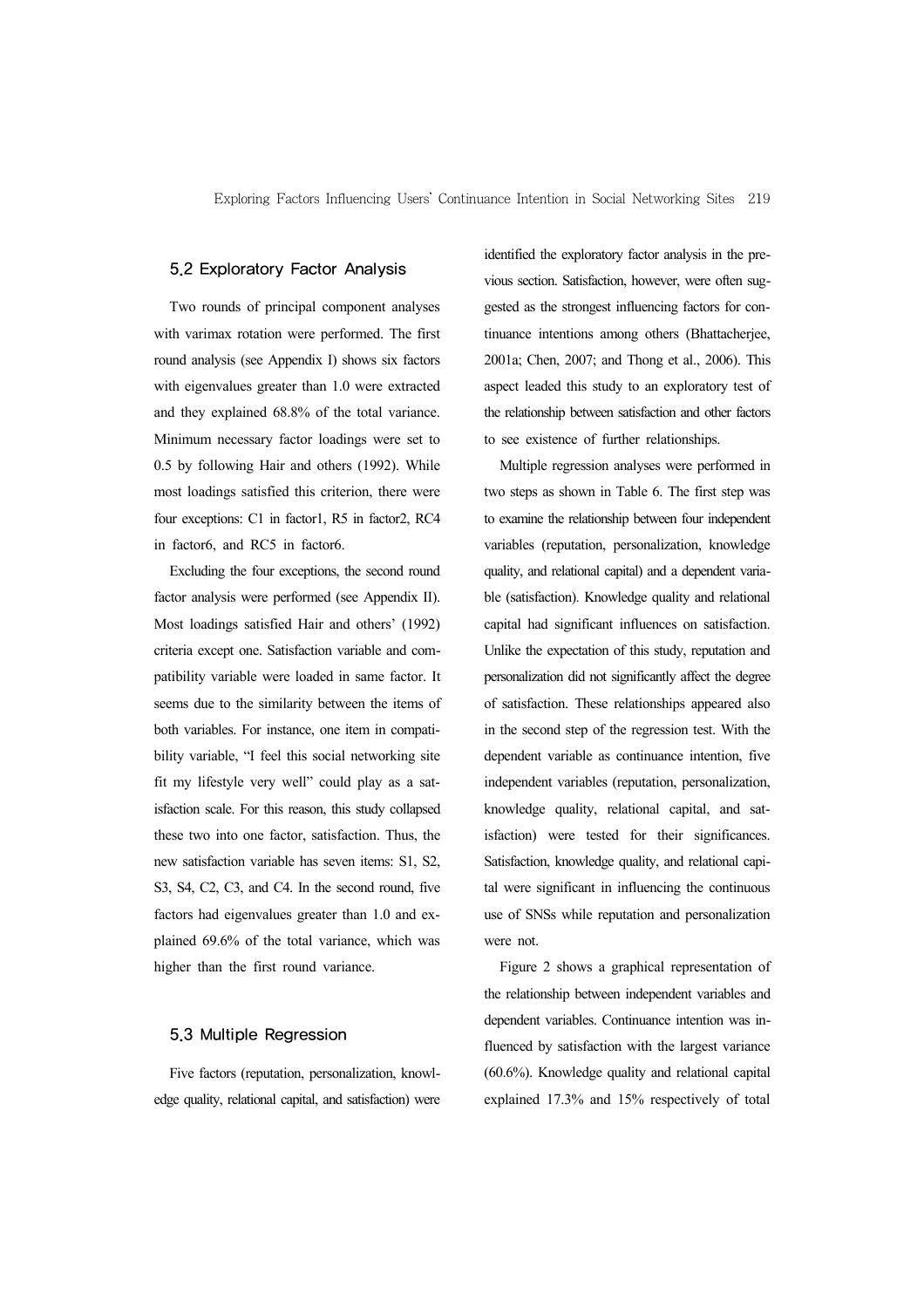#### 220 情報管理學會誌 第25卷 第4號 2008

|         | Dependent Variable            | Independent Variables   | Beta $(\beta)$ |        | Sig.      |
|---------|-------------------------------|-------------------------|----------------|--------|-----------|
| Model 1 |                               | Reputation $(R)$        | 0.107          | 2.004  | $0.046*$  |
|         | Satisfaction (S)              | Personalization (P)     | 0.138          | 2.572  | $0.011*$  |
|         |                               | Knowledge Quality (KQ)  | 0.173          | 3.231  | $0.001**$ |
|         |                               | Relational Capital (RC) | 0.146          | 2.719  | $0.007**$ |
| Model 2 | Continuance Intention<br>(CI) | Reputation $(R)$        | 0.004          | 0.099  | 0.922     |
|         |                               | Personalization (P)     | 0.016          | 0.371  | 0.711     |
|         |                               | Knowledge Quality (KQ)  | 0.173          | 4.064  | $0.000**$ |
|         |                               | Relational Capital (RC) | 0.150          | 3.525  | $0.000**$ |
|         |                               | Satisfaction (S)        | 0.606          | 14.199 | $0.000**$ |

<Table 6> Results of Regression Tests

Note: \*\*  $p \ (0.01; * p \ (0.05; Model1: R = 0.286; R^2 = 0.082; Adjusted R^2 = 0.070; Model2: R = 0.648;$  $R^2 = 0.420$ ; Adjusted  $R^2 = 0.411$ ; Dependent Variable: Satisfaction (S), Continuance Intention (CI).



<Figure 2> Factors Influencing the Continuance Intention in Social Networking Sites

variance in influencing continuance intention. Whereas, satisfaction was influenced by four factors which were knowledge quality, reputation, personalization, and relational capital. Knowledge quality and relational capital had stronger influence than reputation and personalization. Reputation and personalization did not have direct influence on continuance intention. These two affected continuance intention only through satisfaction.

### 6. Discussions

The success of SNSs may depend on many factors. These factors include economic and governmental policy, culture, marketing strategies or many others. Continuance was identified as one of key success factors in sustaining an information service. Especially, in the Web environment where users can leave one service with a single mouse click, maintaining existing members cost much time and efforts. SNS use is no exception. Without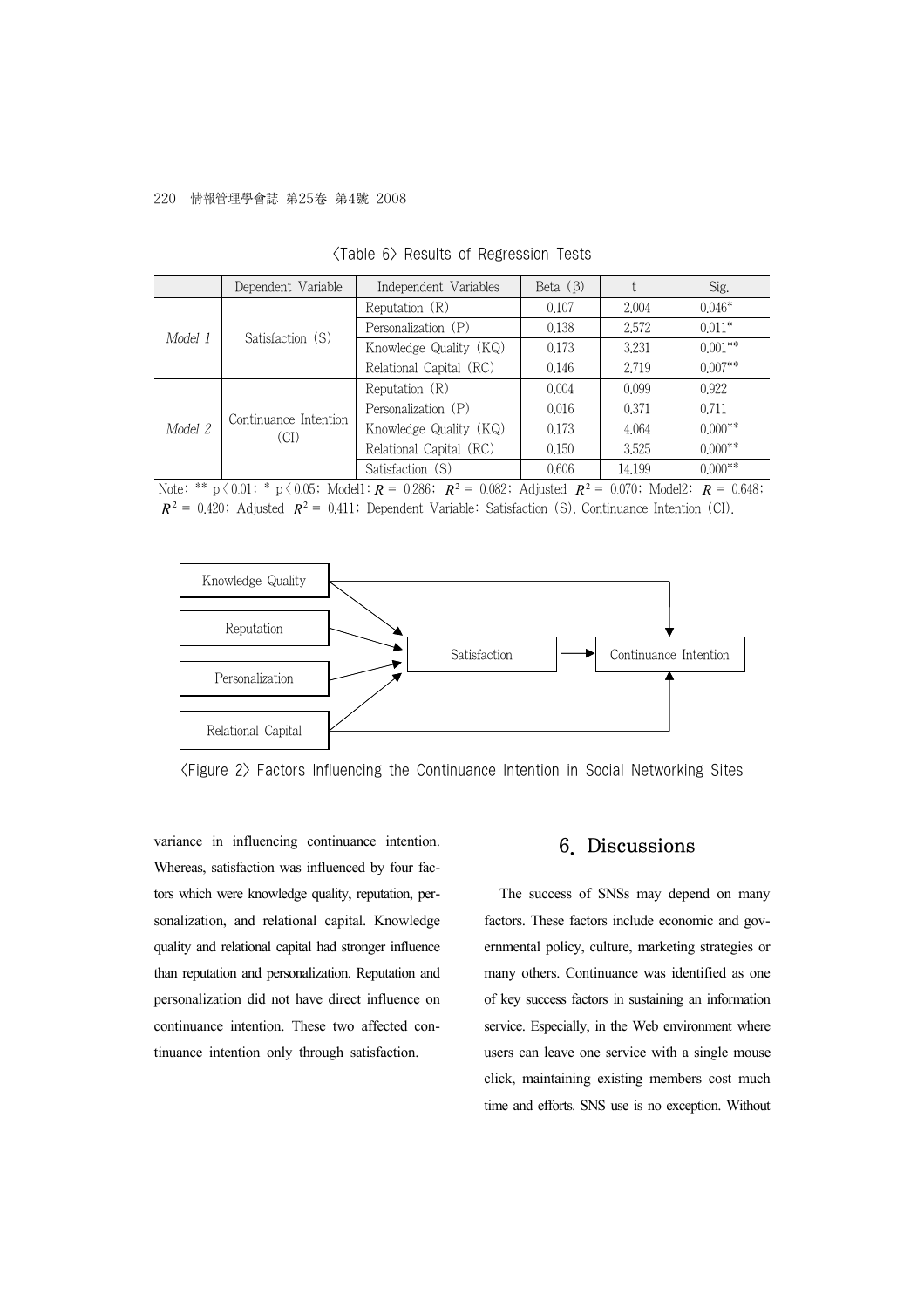continuance use of SNSs, SNS-based service would not create any value based on Web traffics and user connections.

There are several popular SNSs. MySpace, Facebook, Hi5, Friendster, and recently Orkut are these. SNSs are conceptually distinct from other similar service such as virtual community. They focus on social connections as well as information that can be obtained from these relationships. Common characteristics of SNSs include having a profile, a list of other members' profile page, and traversing their list of profiles. These conceptual distinctions led the researcher to focus on the continuance of SNSs.

This study focused on identifying factors influencing users' continuance intention in SNSs. Based on relevant literature review, six influencing factors were initially identified. They were reputation, relational capital, knowledge quality, compatibility, personalization, and satisfaction. Web-based questionnaire survey was conducted and a total of 325 usable responses were collected. Reliability test and two rounds of principal component analyses resulted in identifying five factors. These factors were reputation, relational capital, knowledge quality, personalization, and satisfaction. Compatibility was combined with satisfaction to form a new satisfaction.

The relationship between the factors and the continuance intention was tested by using multiple regression analyses. The analyses revealed that satisfaction was the most significant factor and reputation and personalization affected the continuance only through the satisfaction. Two other factors, knowledge quality and relational capital influenced the continuance intention both directly and indirectly through the satisfaction. It reflects that maintaining quality contents and quality social relations are critical factors for the continuance of SNSs. The insignificance of personalization on the continuance intention implies that users feel annoyed at continuous profile updates. Personalization is one of representative SNS functions and this technological feature was believed to provide more flexibility. Personalization in SNSs however might become a burden to some users who should spend some amount of time and effort in managing and updating their profiles. Unlike personalization in other information system, SNS personalization demands users to update their profiles frequently when they realize other members show off their updated profiles. Such social-relationship-based and competition-like interactions could urge the users toward frequent updates of their profiles, which might psychologically bother the users. The insignificance of reputation, in other hands, implies that users do not regard other members respect as important as other factors when they decide to continuously use SNSs. However, the significance of reputation on satisfaction implies that users feel some amount of satisfaction from other members respect.

This study has both research and practical implications. It contributed to post-adoption studies by expanding its dimension towards new social media, SNSs. It also provided a base framework for evaluating SNSs although a series of further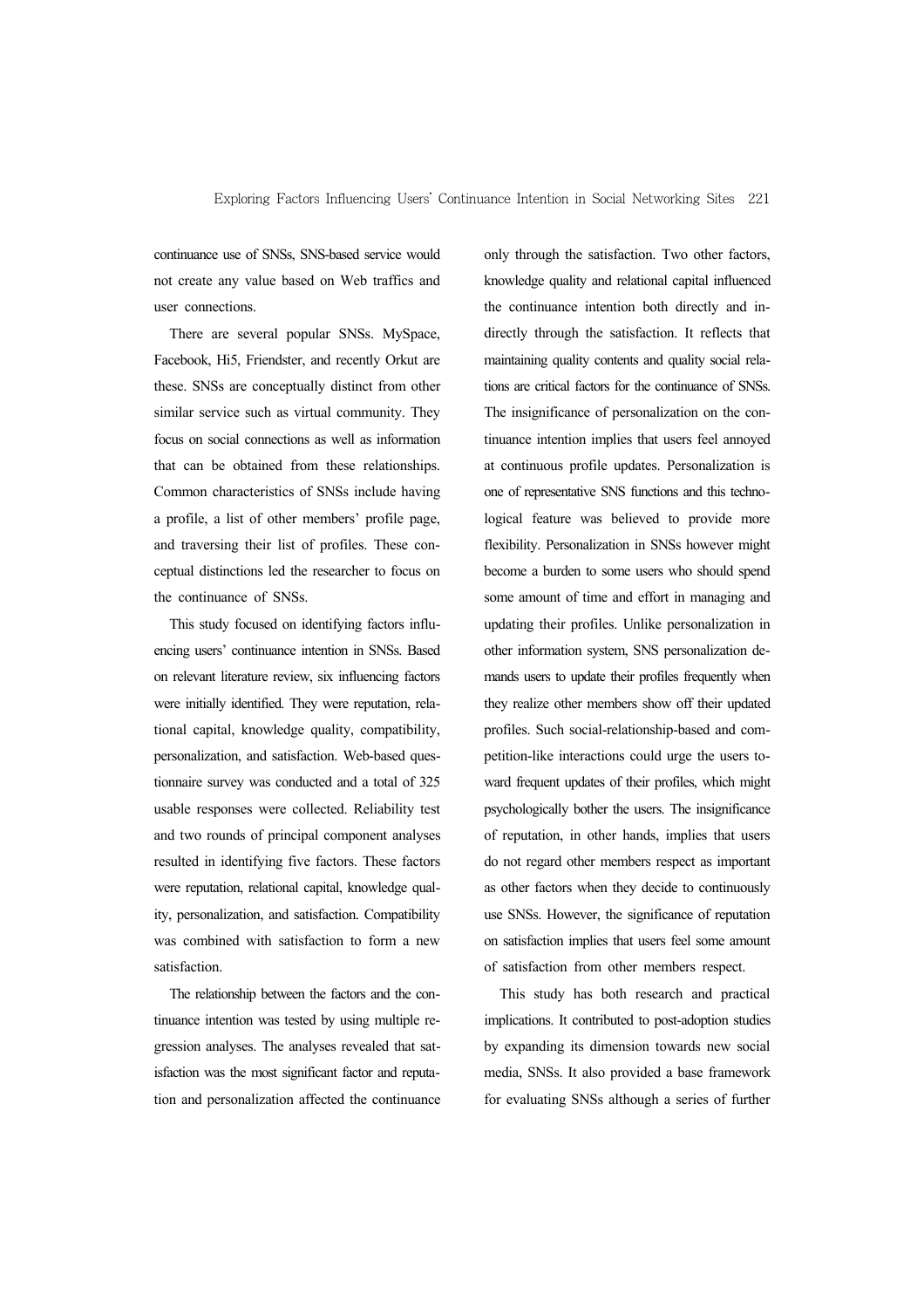confirmatory studies are necessary. For instance, an evaluator can put more priority on knowledge quality and social capital than other factors. It may also be used as a framework for promoting SNSs by focusing on the continuous use. Knowing significant influencing factors may allow more effective and efficient way of SNSs promotion within a limited time and budget.

This study has however a few limitations. Web-based questionnaire cannot guarantee the validity of the data. Self-reported and cross-sectional data may have some bias. Most users responded Facebook as their mostly-used SNS and all the responses were based on each user's beliefs on the SNS. Thus, analyses of more diverse SNSs are necessary in the future. Lastly, further confirmatory studies are necessary as reputation and personalization provided unexpected results. Relationship between relational capital and personalization would be a case.

## References

- Altman, E., & P. Hernon. 1998. "Service quality and customer satisfaction do matter." *American Libraries,* 29(7), 53-54.
- Bhattacherjee, A. 2001a. "Understanding information systems continuance: An expectationconfirmation model." *MIS Quarterly,* 25(3), 351-370.
- Bhattacherjee, A. 2001b. "An empirical analysis of the antecedents of electronic commerce service continuance." *Decision Support Systems,* 32, 201-214.
- boyd, D. M., & N. B. Ellison. 2007. "Social network sites: Definition, history, and scholarship." *Journal of Computer-Mediated Communication,* 13(1), article 11. Retrieved from. <http://jcmc.indiana.edu/vol13/issue1/boy d.ellison.html>.

Brazelton, J., & G. Gorry. 2003. "Creating a

knowledge-sharing community: If you build it, will they come?" *Communications of the ACM,* 46(2), 23-25.

- Buskens, V. 2002. *Social networks and trust.* Boston, MA: Kluwer Academic Publishers.
- Castaneda, J. A., F. Munoz-Leiva, & T. Luque. 2007. "Web Acceptance Model (WAM): Moderating effects of user experience." *Information & Management,* 44(4), 384-396.
- Chen, I.Y.L. 2007. "The factors influencing members' continuance intentions in professional virtual communities-A longitudinal study." *Journal of Information Science,* 33(4), 451-467.
- Cohen, J. 1988. *Statistical power analysis for the behavior sciences* (2nd Ed.). Hillsdale, NJ: Lawrence Erlbaum.
- Davis, F. D. 1989. "Perceived usefulness, perceived ease of use, and user acceptance of infor-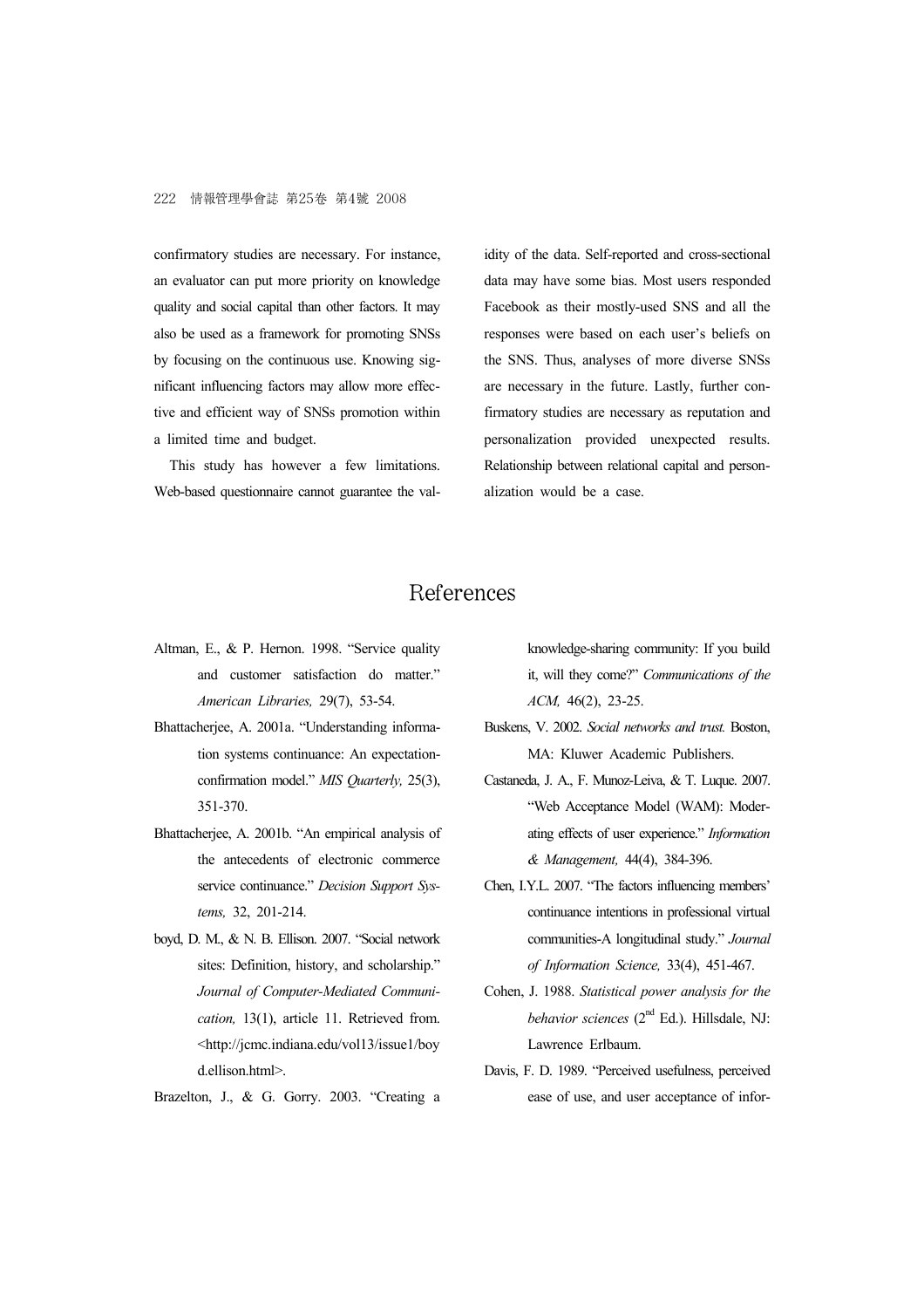Exploring Factors Influencing Users' Continuance Intention in Social Networking Sites 223

mation technology." *MIS Quarterly,* 13(3), 319-340.

- DeLone, W. H., & E. R. McLean. 2003. "The DeLone and McLean model of information systems success: a ten-year update." *Journal of Management Information Systems,* 19(4), 9-30.
- Erdfelder, E., F. Faul, & A. Buchner. 1996. "GPOWER: A general power analysis program." *Behavior Research Methods, Instruments, & Computers,* 28, 1-11.
- Facebook App (Facebook) Librarian: Books, Scholarly Resources, Facts+Stuff, Ask A Librarian. 2007, July 3. Retrieved from. <http://onlinesocialnetworks.blogspot.com /2007/07/facebook-app-facebook-librarian -books.html>.
- Frias-Martinez, E., S. Y. Chen, & X. Liu. 2007. "Automatic cognitive style identification of digital library users for personalization." *Journal of the American Society for Information Science and Technology,* 58(2), 237-251.
- Friends: Social Networking Sites for Engaged Library Services. Retrieved from <http://onlinesocialnetworks.blogspot.com/>.
- Hair, J. F., R. E. Anderson, R. L. Tatham, & W. C. Black. 1992. *Multivariate data analysis with readings.* New York: Macmillan.
- Kim, K.-H., & H. Yun. 2007. "Cying for me, Cying for us: Relational dialectics in a Korean social network site." *Journal of Computer-Mediated Communication,* 13(1), article 15. Retrieved from

<http://jcmc.indiana.edu/vol13/issue1/kim. yun.html>.

- Li, C., & J. Bernoff. 2008. *Groundswell: winning in a world transformed by social technologies.* Boston, MA: Harvard Business Press.
- Lin, N. 2001. *Social capital: A theory of social structure and action.* Cambridge, UK: Cambridge University Press.
- Lippert S. K., & H. Forman. 2005. "Utilization of information technology: Examining cognitive and experiential factors of post-adoption behavior." *IEEE Transactions on Engineering Management,* 52(3), 363-381.
- Lin, H.-F. 2007. "The role of online and offline features in sustaining virtual communities: An empirical study." *Internet Research,*  17(2), 119-138.
- Marchionini, G., C. Plaisant, & A. Komlodi. 1998. "Interfaces and tools for the library of congress national digital library program." *Information Processing & Management,*  34(5), 535-555.
- Moon, Y. J., & J. H. Lee. 2006. "A study on the effect of trust of online community on community loyalty." *Journal of the Korea E-Commerce Research Academy,* 7(1), 3-22.
- Nunnally, J. C. 1967. *Psychometric theory.* New York: McGraw-Hill.
- Oh, D.-G. 2005. "Influences of public library service quality on user satisfaction and loyalty." *Journal of the Korean Society for Information Management,* 22(4), 61-78.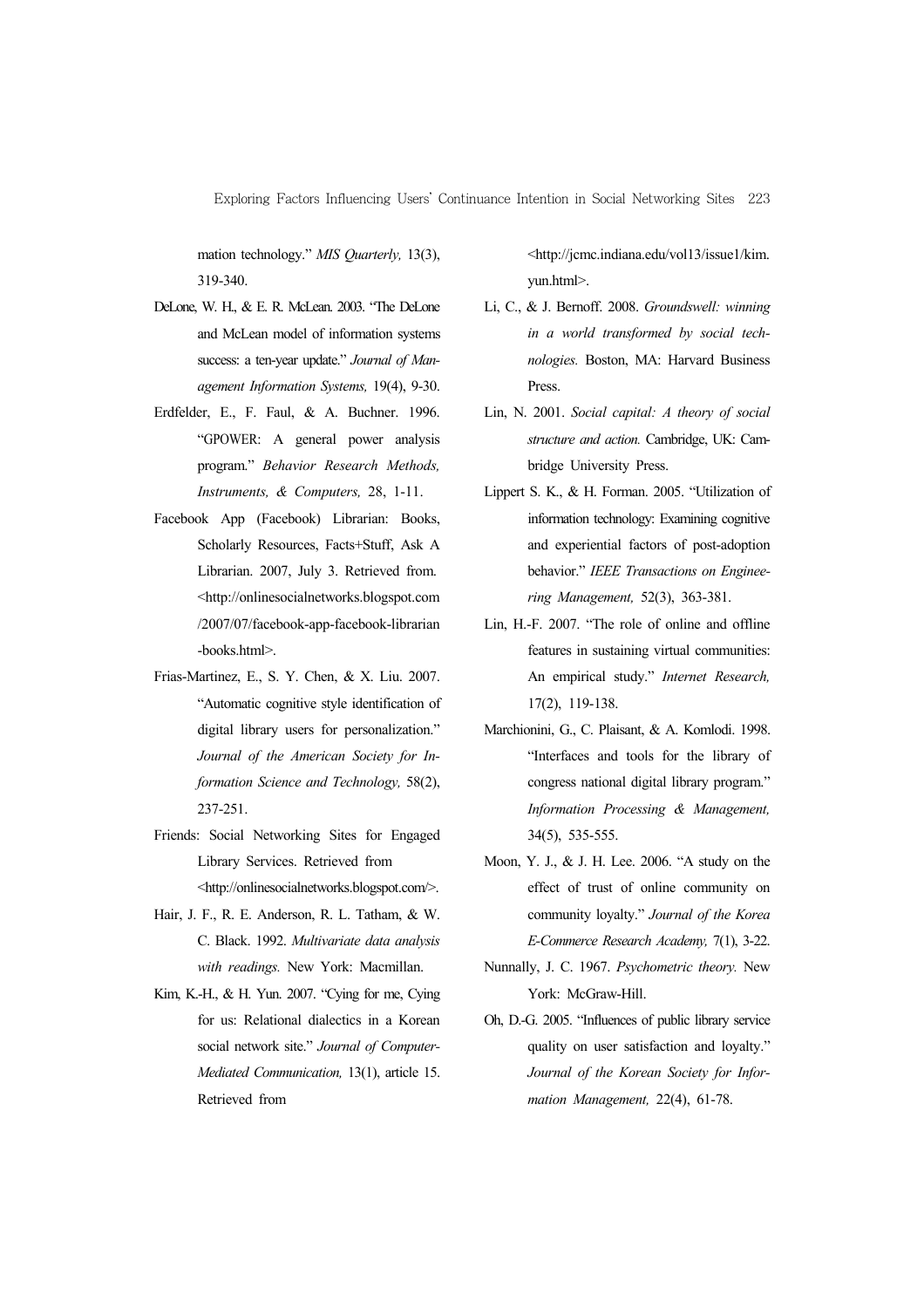- Oleck, J. 2007. "Libraries use MySpace to attract teens: More and more libraries are taking advantage of the popular social networking site." *School Library Journal,* July, 16.
- Parthasarathy, M., & A. Bhattacherjee. 1998. "Understanding post-adoption behavior in the context of online services." *Information Systems Research,* 9(4), 362-379.
- Piccoli, G., & G. Ives. 2003. "Trust and the unintended effects of behavior control in virtual teams." *MIS Quarterly,* 27(3), 365-295.
- Podsakoff, P. M., S. B. MacKenzie, J.-Y. Lee, & N. P. Podsakoff. 2003. "Common method biases in behavioral research: A critical review of the literature and recommended remedies." *Journal of Applied Psychology,* 88(5), 879-903.
- Ridings, C. M., & D. Gefen. 2004. "Virtual community attraction: Why people hang out online." *Journal of Computer-Mediated Communication,* 10(1), article 4. Retrieved from.

<http://jcmc.indiana.edu/vol10/issue1/ridi ngs\_gefen.html>.

- Rogers, E. M. 2003. *Diffusion of innovations.* New York: Free Press.
- Spiller, J., A. Vlasic, & P. Yetton. 2007. "Postadoption behavior of users of Internet service providers." *Information & Management,* 44(6), 513-523.
- Tiwana, A., & A. A. Bush. 2005. "Continuance

in expertise-sharing networks: A social perspective." *IEEE Transactions on Engineering Management,* 52(1), 85-101.

- Thong, J.Y.L., S.-J. Hong, & K. Y. Tam. 2006. "The effects of post-adoption beliefs on the expectation-confirmation model for information technology continuance." *International Journal of Human-Computer Studies,* 64(9), 799-810.
- University of Minnesota. 2008, June 21. Educational benefits of social networking sites uncovered. ScienceDaily. Retrieved July 16, 2008, from. <http://www.sciencedaily.com-/releases/2

008/06/080620133907.html>.

- van Deventer M. J., & R.M.M.M. Snyman. 2004. "Measuring for sustainability: A multidimensional measurement framework for library and information services." *LIBRI,* 54(1), 1-8.
- Venkatesh, V., & F. D. Davis. 2000. "A theoretical extension of the technology acceptance model: Four longitudinal field studies." *Management Science,* 46(2), 186-204.
- Wenger, E., R. McDermott, & W. M. Snyder. 2002. *Cultivating communities of practice. Boston,* MA: Harvard Business School Press.
- Zeithaml, V. A., L. L. Berry, & A. Parasuraman. 1996. "The behavioural consequences of service quality." *Journal of Marketing,* 60(2), 31-46.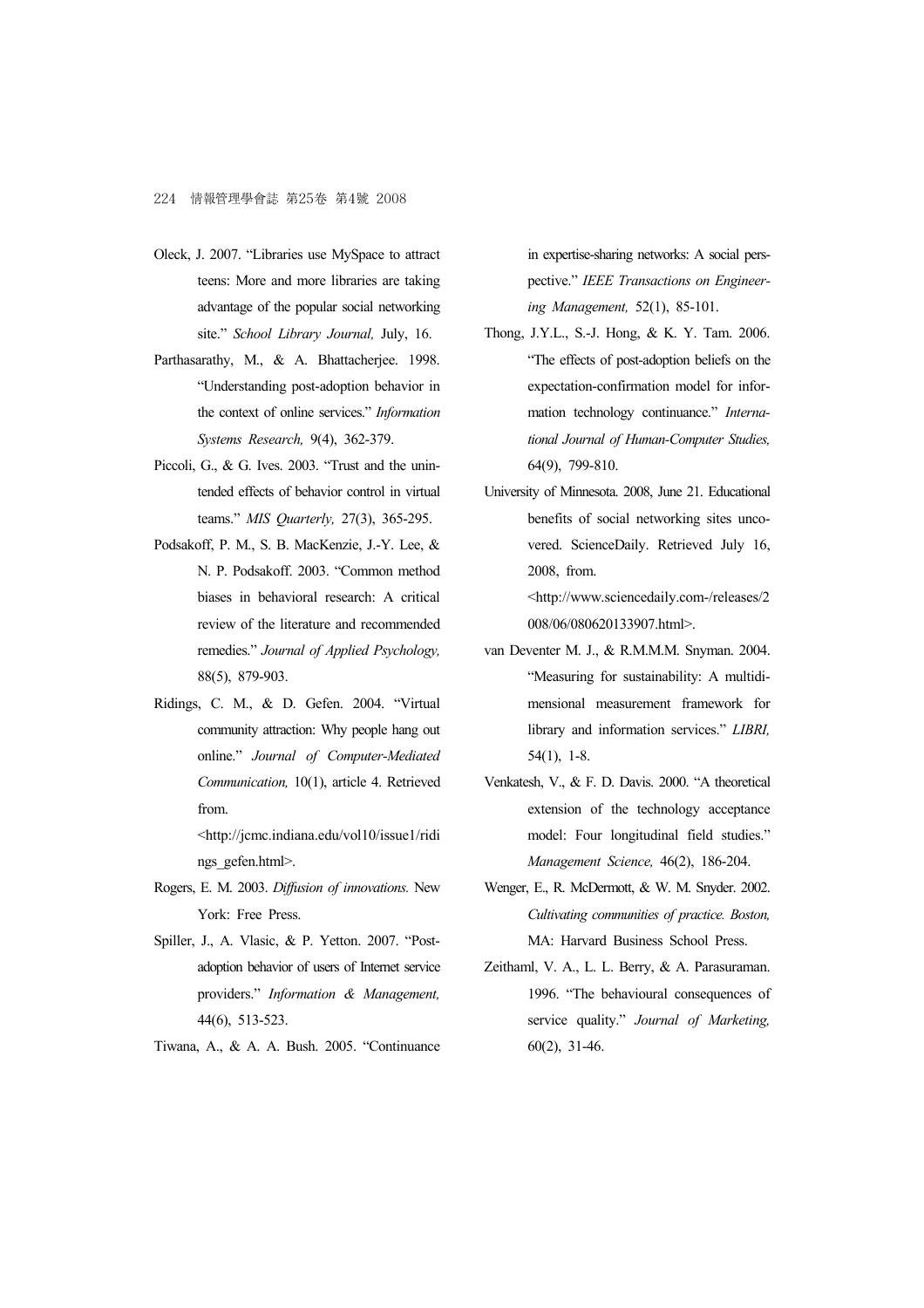Exploring Factors Influencing Users' Continuance Intention in Social Networking Sites 225

|                 | Factor 1 | Factor 2 | Factor 3 | Factor 4 | Factor 5 | Factor 6 |
|-----------------|----------|----------|----------|----------|----------|----------|
| S1              | 0.84     | 0.11     | 0.10     | 0.13     | 0.20     | $-0.04$  |
| S <sub>2</sub>  | 0.83     | 0.09     | 0.14     | 0.15     | 0.22     | $-0.09$  |
| C <sub>3</sub>  | 0.77     | 0.10     | 0.08     | 0.14     | 0.03     | 0.34     |
| S <sub>3</sub>  | 0.76     | 0.12     | 0.10     | 0.10     | 0.12     | $-0.04$  |
| S4              | 0.74     | 0.11     | 0.23     | 0.12     | 0.22     | $-0.10$  |
| C <sub>4</sub>  | 0.74     | 0.05     | 0.10     | 0.07     | 0.04     | 0.32     |
| C <sub>2</sub>  | 0.66     | 0.03     | 0.05     | 0.23     | 0.05     | 0.21     |
| C1              | 0.59     | 0.22     | 0.10     | 0.38     | 0.05     | 0.27     |
| R2              | 0.14     | 0.90     | 0.09     | 0.18     | 0.07     | $-0.01$  |
| R3              | 0.10     | 0.90     | 0.11     | 0.20     | 0.06     | 0.03     |
| R1              | 0.12     | 0.85     | 0.12     | 0.17     | 0.12     | 0.07     |
| R4              | 0.11     | 0.82     | 0.09     | 0.14     | 0.07     | 0.09     |
| R5              | 0.09     | 0.49     | 0.37     | 0.14     | $-0.01$  | 0.27     |
| P <sub>3</sub>  | 0.19     | 0.08     | 0.85     | 0.11     | 0.00     | 0.07     |
| P <sub>5</sub>  | 0.12     | 0.08     | 0.81     | 0.10     | 0.10     | 0.03     |
| P2              | 0.22     | 0.04     | 0.78     | 0.12     | 0.07     | $0.07\,$ |
| P1              | 0.05     | 0.15     | 0.72     | 0.16     | 0.08     | $-0.03$  |
| P <sub>4</sub>  | 0.04     | 0.12     | 0.71     | 0.05     | 0.02     | 0.13     |
| KQ5             | 0.19     | 0.14     | 0.10     | 0.81     | 0.09     | 0.02     |
| KQ1             | 0.13     | 0.13     | 0.08     | 0.78     | 0.09     | 0.20     |
| KQ4             | 0.16     | 0.19     | 0.14     | 0.74     | 0.14     | $-0.06$  |
| KQ3             | 0.21     | 0.21     | 0.15     | 0.73     | 0.11     | 0.11     |
| KQ2             | 0.13     | 0.12     | 0.14     | 0.67     | 0.13     | 0.09     |
| RC <sub>2</sub> | 0.16     | 0.11     | 0.07     | 0.12     | 0.84     | 0.18     |
| RC3             | 0.16     | 0.10     | 0.04     | 0.19     | 0.82     | 0.07     |
| RC1             | 0.27     | 0.04     | 0.10     | 0.15     | 0.76     | 0.10     |
| RC4             | 0.16     | 0.11     | 0.15     | 0.14     | 0.20     | 0.76     |
| RC <sub>5</sub> | 0.24     | 0.15     | 0.13     | 0.16     | 0.39     | 0.56     |
| Eigenvalues     | $9.31\,$ | 2.95     | 2.43     | 1.89     | 1.66     | 1.04     |
| % of Variance   | 33,26    | 10.54    | 8.69     | 6.74     | 5.93     | 3.70     |
| Cumulative %    | 33.26    | 43.80    | 52.49    | 59.22    | 65.15    | 68.84    |

<Appendix I> First Round Factor Analysis Results

Principal Component Analysis with Varimax Rotation.